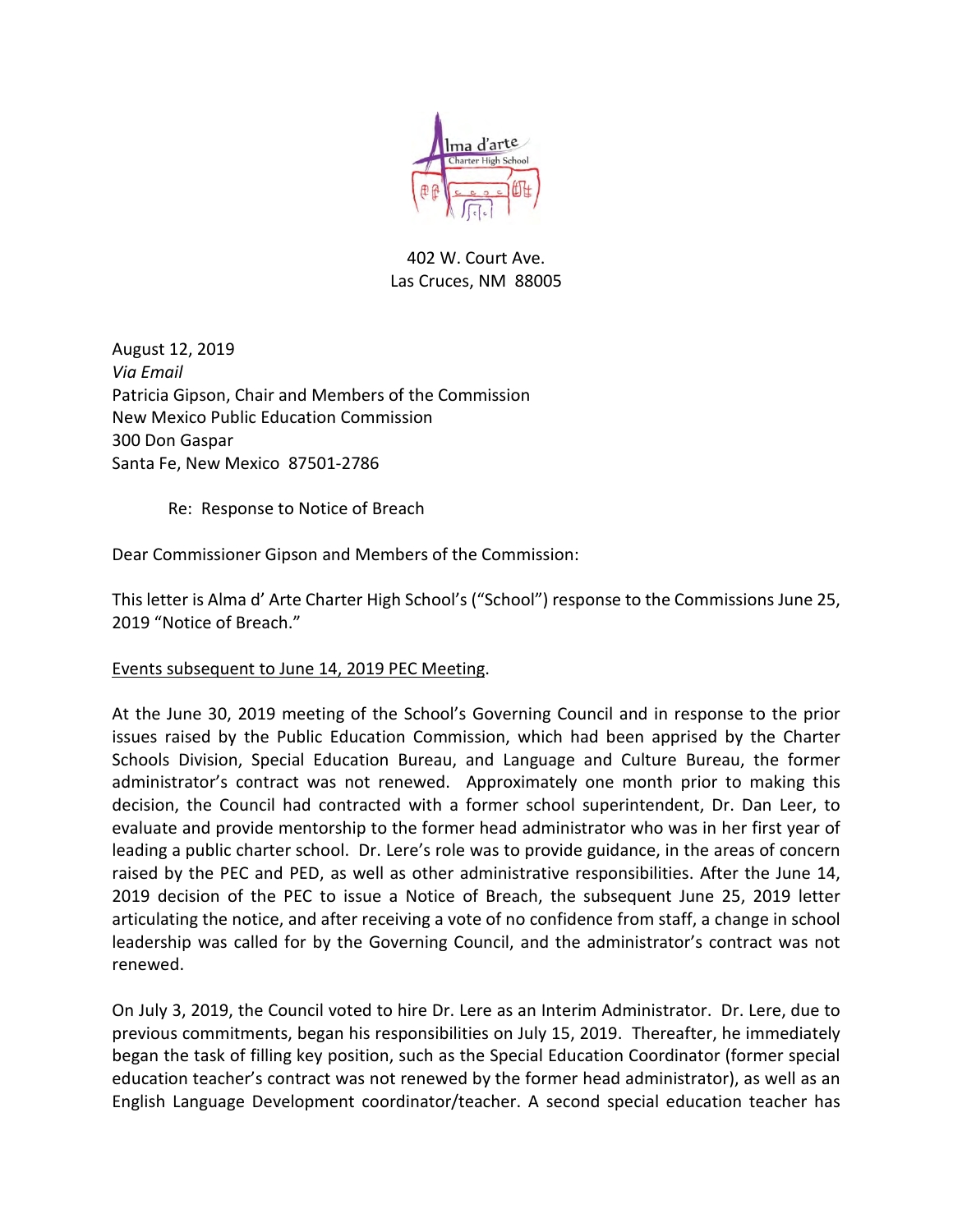Patricia Gipson and Members of the Public Education Commission August 12, 2019 Page 2 of 12

been hired and will begin on August 12, 2019. In addition, Dr. Lere had to prepare for the first day of School, July 29, 2019, while beginning to comprehend and to address the concerns identified in the Notice of Breach.

Dr. Julia Lonergan was hired on July 22, 2019 as the Special Education Coordinator and began immediately assessing the School's special education program for purposes of ensuring the School year commenced with every student with an IEP receiving the required services. On July 22, 2019, Dr. Lonergan, Dr. Lere and Mr. Elliot met with the Special Education Bureau in Santa Fe to ensure that the School was on the right track to resolve the Bureau's concerns about special education issues. In less than four weeks the new administration at Alma has:

- 1. Reviewed all student IEPs and created a detailed monitoring instrument that will assist Dr. Lonergan and the special education team to track services, IEPs and reevaluation requirements. *See Attachment 1*;
- 2. Ensured that every student is receiving special education services in accordance with their IEP, i.e. Dr. Lonergan has addressed the Special Education Bureau's concerns about delivery of special education services, *See Response to #1 and 4, below;*
- 3. Implemented logs that track Special Education services delivered with details as recommended by the Special Education Bureau *See Attachment 2 and explanation to Responses ## 1 and 4 as evidence of such compliance*:
- 4. Insured correct implementation of the School's English Language Development program (see explanation below and related attachments), including hiring Mr. Ruben D. Ruiz to teach ELD classes and to ensure compliance with regulatory mandates;
- 5. Ensured that staff is trained and fully apprised of their obligations and informed of best practices for implementing the requirements of both Special Education and ELD. Dr. Lere is also in the process of scheduling a Las Cruces Public School consultant to train the Alma staff on ELD and its requirements. Under his leadership staff have volunteered numerous hours of their time to assist in launching the school year with these programs correctly in place. After working with and meeting with Alma staff, Dr. Lere has observed that the Alma staff is fully committed to the success of the School and is working cooperatively with him to move beyond the past year of turmoil;
- 6. The School officials have cooperated with Ms. Rochelle Cherrin to conduct an audit of various aspects of the School's programs, which required a substantial number of hours to gather documents requested by her for the PEC-requested audit. Ms. Cherrin met with the School on August 7, 2019; and
- 7. A second special education teacher will start today, August 12.

The Notice of Breach does not enumerate the evidence or specific violations of the Charter Contract that gives rise for an assertion that the School has breached its contract. The School denies that it has breached its contract, but rather that it has continued to make good faith progress toward rectifying concerns of the PEC. Consequently, the School has attempted to construct a response based on various assumptions of what the Commission deems to be the precise basis for its Notice of Breach. The School has directed its Response to those matters it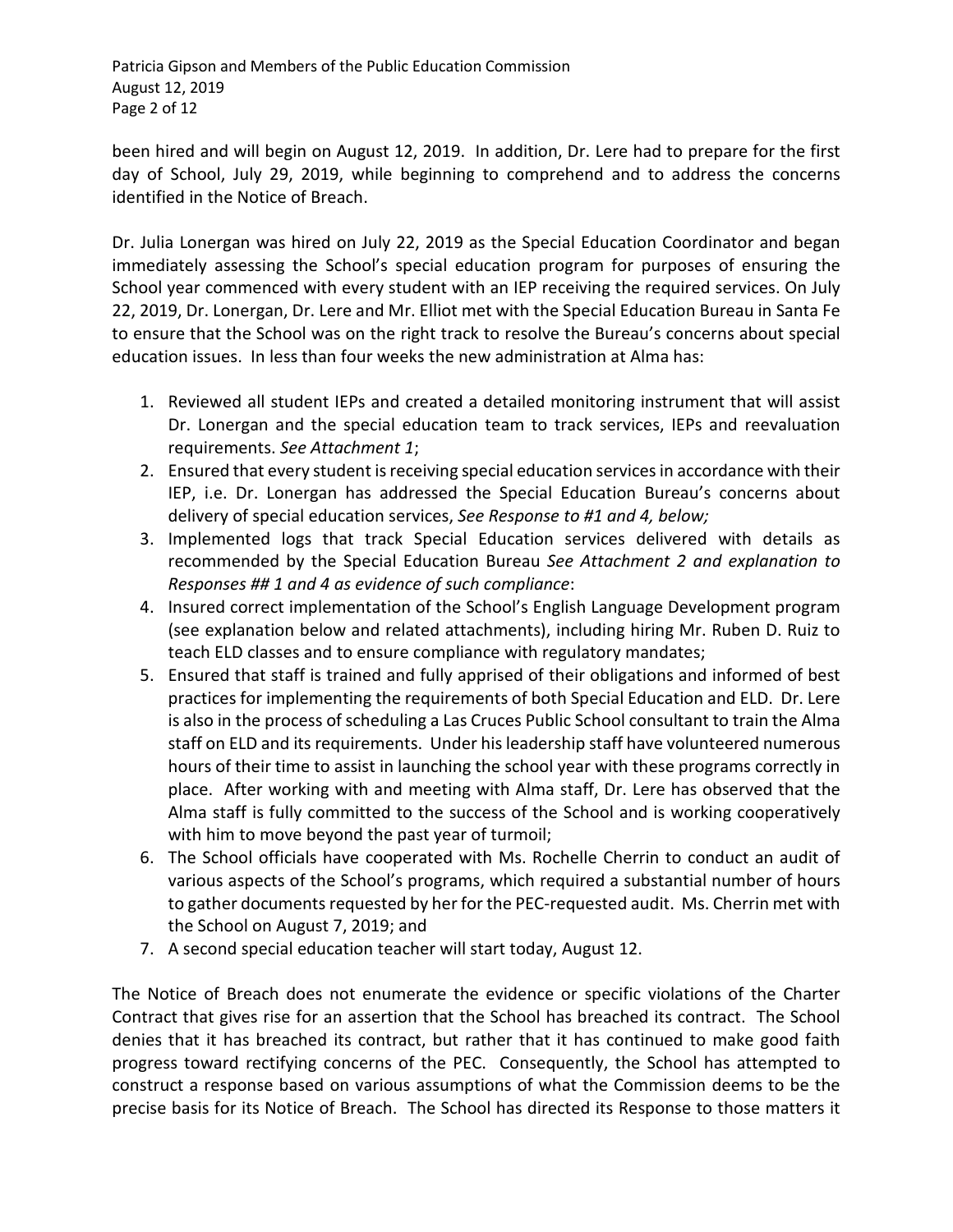Patricia Gipson and Members of the Public Education Commission August 12, 2019 Page 3 of 12

can ascertain from transcript of the PEC's June 14, 2019 meeting, which includes remaining issues as set forth in the Special Education Bureau's ("SEB") "Special Education Bureau's Report to the Public Education Commission" dated May 4, 2019 ("SEB Report") as well as the testimony of Language and Culture Bureau representative, Kirsi Laine. To the extent that it can glean a separate concern from the PEC's discussion at that meeting, it has also responded thereto.

The School is unclear about what information the Commission is seeking by its reference to providing "data" in the Notice of Breach. The School did request clarification from Ms. Jaeger on August 8, 2019, but did not receive a response. To the extent the School understands the specific issues that constitute the PEC's intended grounds for declaring a breach and the nature of the required response, the School is providing this narrative and documents of evidence in support.

Initially, the School is providing its narrative response to the Bureau's "Concerns" in the SEB Report. The SEB's issues are set forth in italics and the School's response to the Recommendations are set forth below in plain font. A narrative response to the separate identified PEC concern and to the English Language Development program issues follows this section.

# **Special Education Bureau's Report to the Public Education Commission dated May 4, 2019**

# *#1 Students are not receiving specialized instruction in the areas of reading, writing and processing speed.*

Commencing with her first day of employment and the impending first day of school (only 7 days after her start date), Dr. Lonergan has focused on ensuring that Alma's 2019-2020 School Year begins with all students receiving all special education services and in the appropriate setting as required by their IEP's. To ensure that all requirements can be tracked by Dr. Lonergan and the School's staff, she created Attachment 1, a spreadsheet that identifies the service requirements for each student, their particular exceptionality and dates of IEP renewals and reevaluations for these students. This document will be used by her to monitor IEP compliance.

In addition, prior to the beginning of School, Dr. Lonergan ensured that all General Education teachers were provided the service minutes required by each student's IEP (in the teachers' respective classes) so that the teachers are coordinating and cooperating with the Special Education Teacher for student pull-out. In addition, these teachers have been informed of the required accommodations for each student and the available support from the Special Education teacher on best ways to implement the accommodations and to evaluate each student based on their identified need. She has also provide professional development to include a review of all aspects of special education.

Attached to the School's response is Attachment 2, which is a Service Log prepared by Dr. Lonergan for the first two weeks of this school-year. The document provides evidence that specific special education services are being provided for each student and it includes the number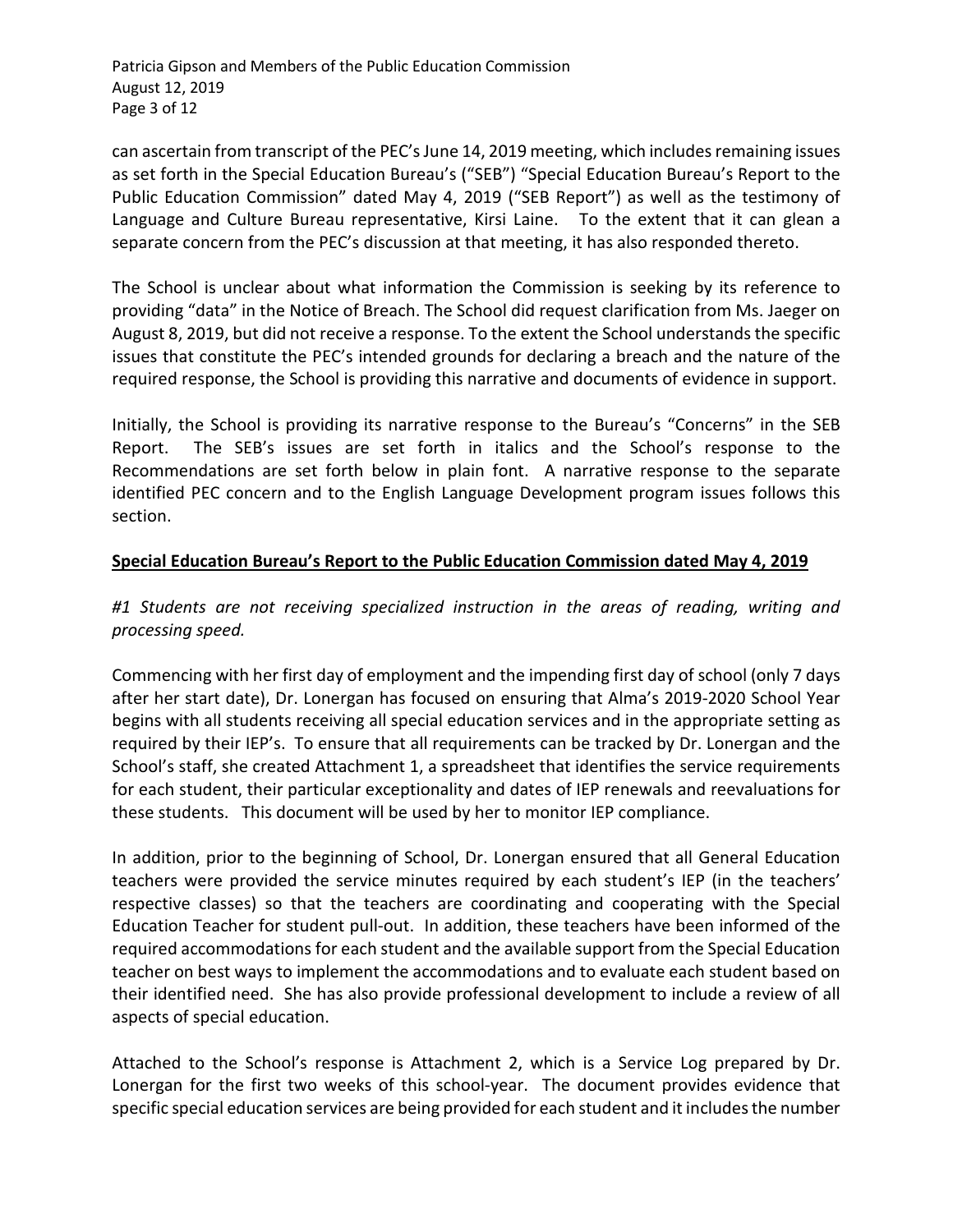Patricia Gipson and Members of the Public Education Commission August 12, 2019 Page 4 of 12

of minutes per existing IEP, and the education setting in which the services are provided. The services track the IEP requirements and contemplated settings in which the student is supposed to receive service(s). *See also Response to SEB Report #4 below*.

All special education service providers will be required to keep services logs that indicate the date, services provided pursuant to the IEP goals, minutes of service, special education setting, and such other information as required by the IEP and as recommended by SEB.

*#2 Compensatory services owed for reading, writing, math and processing speed unless the LEA can provide the Special Education Teacher's service logs indicating such services were provided to each student requiring the service. The service time must match the time indicated in the IEP.*

Because it has been less than 30 days since both Dr. Lere and Dr. Lonergan have started working at the School and in the interim school has started for Alma students, they cannot definitively respond to SEB's concerns as stated in #1 and #2 with regard to last school year. Dr. Lonergan knows that service logs for students with IEPs exist for last year, but she has not had time to audit all 41 IEPs to determine whether the services provided match the requirements of the IEPs – either in amount or the setting required as alleged by SEB. Dr. Lonergan and Dr. Lere are working with SEB on how best to respond to this concern about last year's special education services. During the meeting on July 22, 2019, Dr. Lere and Dr. Lonergan understood that the SEB's primary focus was for the School to make corrections moving forward. As stated above, the Schools current Special Education program is proceeding in compliance.

The School is proposing the following plan to address the concern that some students did not receive specialized instruction:

The Special Education staff will review all student IEP's to determine which students' IEPs call for specialized instruction in the areas of reading, writing, math and processing speed. Because the service logs from 2018-2019 are not clear about whether these services were provided, the School will notify the parents of identified students of the issue and then convene a meeting with the IEP team to discuss compensatory services. If the team agrees that the student is entitled to compensatory services and the method by which said services will be delivered, the services will be delivered over the course of the 2019-2020 school year. A PWN will be sent to parents describing the total amount of time, services to be provided and setting in which the services will be delivered. IEP meetings will be scheduled as quickly as possible with the school using a meeting method that ensures that meetings are held expeditiously (e.g. phone appearance by parents will be facilitated). The administration anticipates having to hire additional special education staff and support personnel to assist with this remedy.

In addition, the Special Education staff has identified the next annual renewal date for every IEP as set forth in Attachment 1, but because of the concerns raised by SEB, the team is working to create a compressed IEP schedule for all 41 IEPs. The team expects to have a revised schedule completed by October 30, 2019. Again, the School is seeking technical assistance from SEB on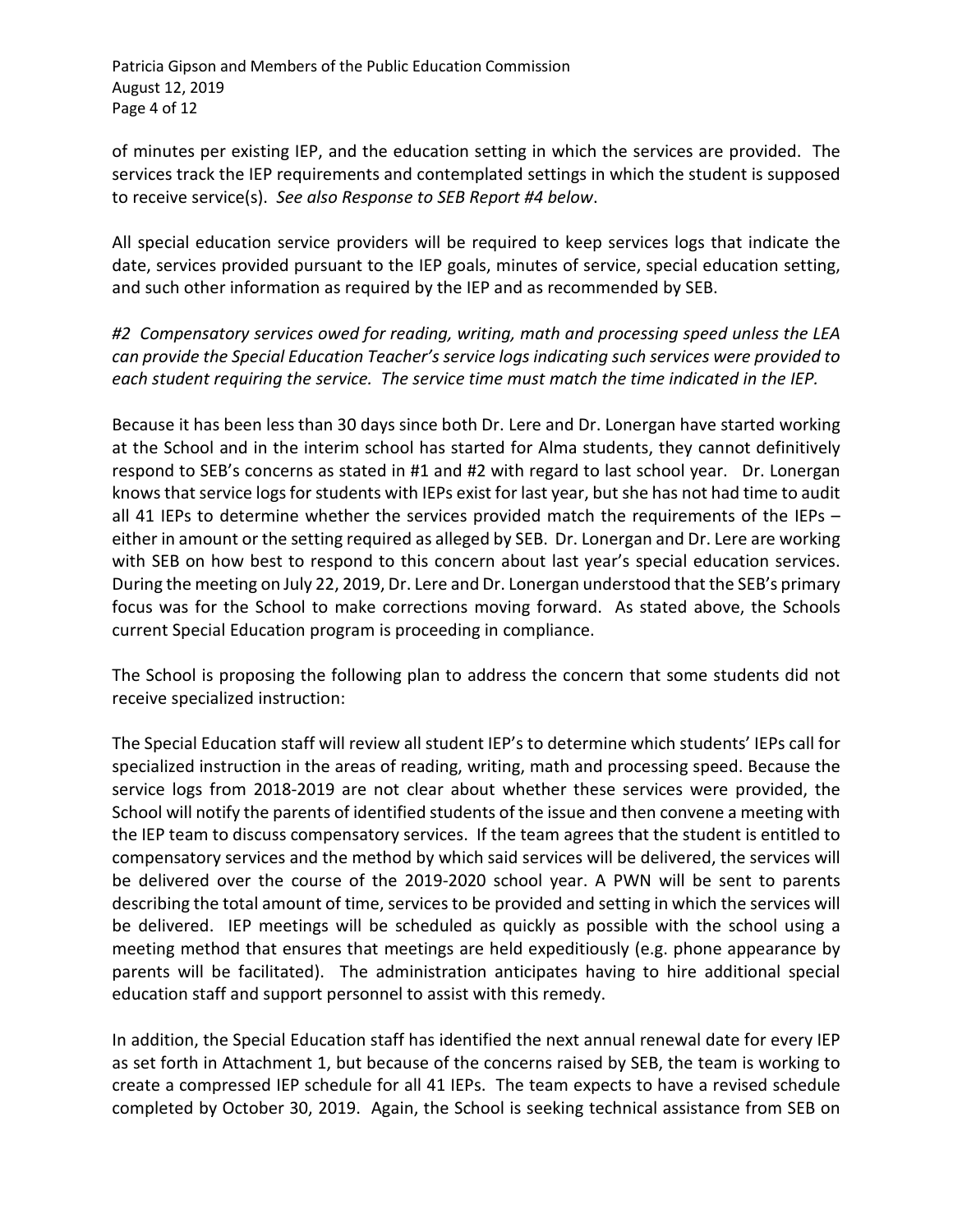Patricia Gipson and Members of the Public Education Commission August 12, 2019 Page 5 of 12

how best to resolve service discrepancies.

## *#3 The IEP Prior Written Notice (PWN) does not summarize the schedule of services.*

Attachment 1 identifies the date for each of the mandatory annual reviews of all students' IEPs. The School will ensure that a PWN is issued with the schedule of services summarized including the number of service hours and the type of services to address the student's educational goals. PWN's will be issued after ever IEP meeting at which services, goals or other elements of the IEP are revised.

# *#4 The majority of services are indicated as occurring in the general education class (regular setting).*

*See response to #1.* Dr. Lonergan has corrected this model of delivering services as indicated in Appendix 2. To ensure special education services are delivered correctly, the General Education teachers have been provide with the number of service minutes for each IEP student in their classes so that they can coordinate with the Special Education Teacher for student pull-out. Pullout will be for a 30 minute segment of the 90-minute block classes. These students will receive special education instruction in the Special Education classroom.

General Education teachers will be informed by the Special Education Teacher about the accommodations required for each student and he/she will provide support on how to implement and/or evaluate the student using the IEP accommodations. In addition, he/she will provide and guide teachers' understanding about the students' particular areas of emphasis (e.g. SLD, Gifted, Social Emotional disorders, OHI, etc.)

Currently, the Special Education Teacher is doing Pull-out and conducting active "sections" of Mastery of Content for special education students using the "IEP at a glance notebook." The Special Education Teacher and Educational Assistant are also providing services, in addition to Pull-outs, using curriculum modifications, acceleration, small groups, peer mentoring and/or enhanced materials, for Math, Reading and Writing. In addition, they are attending students' classes as a specialized tutor during second period Math (Algebra, Geometry, Financial Literacy and Business Math) and will work with the General Education Teacher during that period.

The Special Education Teacher will also ensure that students are receiving services in the correct learning environment. For group (inclusion) or individual settings (small group, one on one) or the Special Education classroom to ensure IEP accommodations are provided and educational goals are met. The Special Education Teacher is also teaching a Reading and Writing and Math Mastery class during seventh period for students with these specific learning disabilities.

The Special Education Teacher will also adopt/augment/enrich the History curriculum (e.g. World History, NM History and U.S. History) to include specialize and intensive Reading and Writing assignments, following along with the General Education History teacher's class syllabus,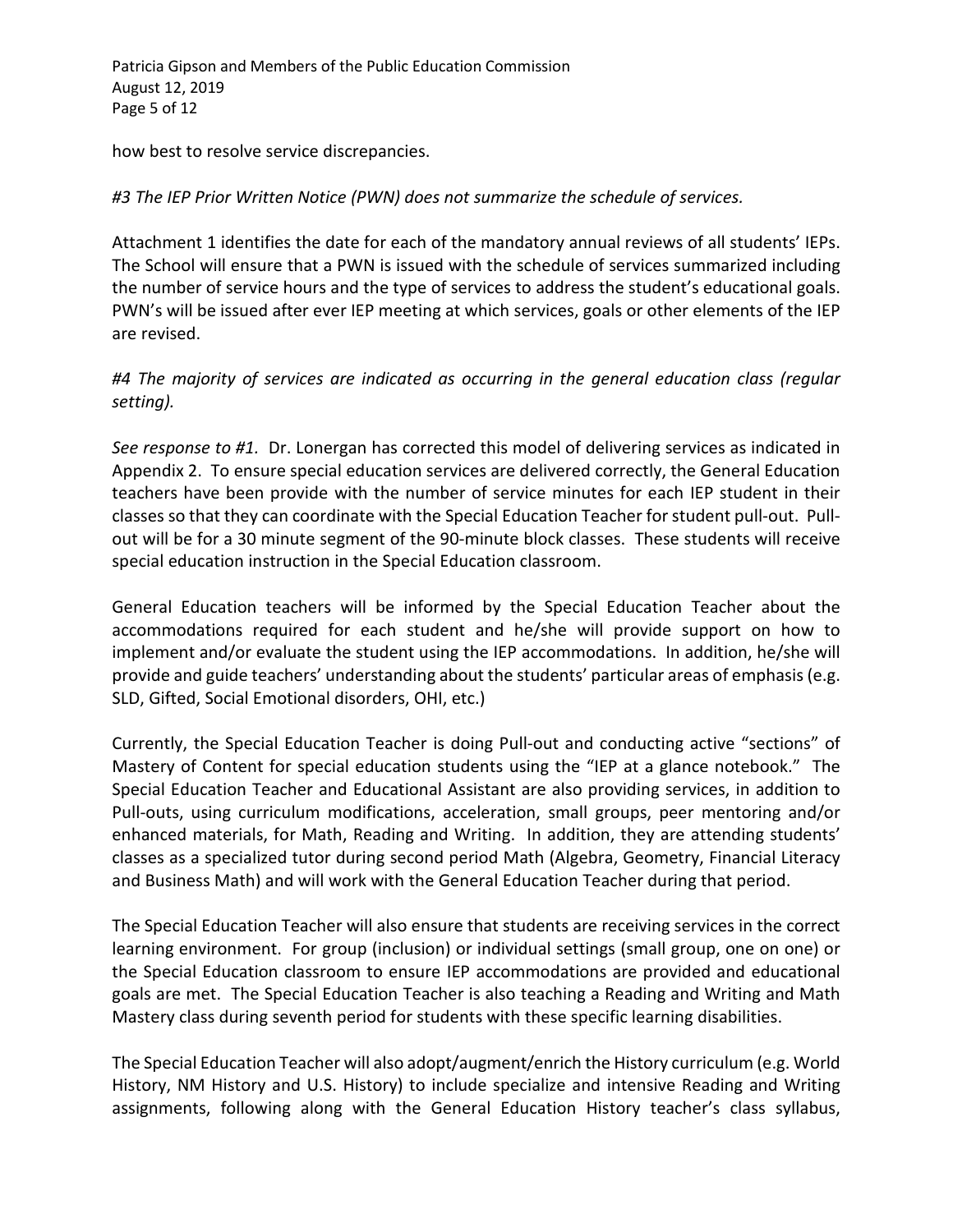Patricia Gipson and Members of the Public Education Commission August 12, 2019 Page 6 of 12

standardized goals and objectives.

# *#5 The majority of services on the Schedule of Services are listed as "Individual/Group."*

The new Special Education Coordinator will review this description and articulate the specific setting in which special education services/instruction will be provided at the time the IEP renewal meeting occurs according to the dates in Attachment 1, or sooner. However, in the interim, the service logs will clearly articulate the setting and delivery method for all special education services. *See Attachment 2.*

# *#6 Goals for areas of need are missing.*

This general statement is not accurate in that there is a goal articulated in each IEP in the categories of academic, function and transitional outcomes. However, the goals are not sufficient in every case to reflect the student needs and describe the intended outcome of instruction.

The Special Education teacher is addressing the education goals of the existing IEP by directing special education instruction according to the standards and benchmarks of the general education, class and adapting the curriculum to address each student's needs and levels of performance using identified accommodations.

All IEP's will be revised to develop appropriate goals for each student and will be updated at the annual IEP review as scheduled in Attachment 1, or sooner. The annual goals will be based on the student's strengths and needs according to his or her present levels of academic achievement and functional performances, provide direction for the IEP, and will be measurable. Each annual goal set at the IEP meeting will spell out precise expectations, including identifying what methods of measurement and criteria will be used to track progress and judge success. The IEP will also identify who is responsible for implementing each goal and an anticipated date of mastery.

# *#7 Students do not have a need for specialized instruction.*

Dr. Lonergan's first focus has been to ensure that every IEP is implemented. On or before each student's IEP renewal date, the School will ensure that a student is properly identified as entitled to special education. Dr. Lonergan has identified one student who does not qualify for special education pursuant to the outcome of the student's last evaluation and is in the process of scheduling an IEP to complete the process for exiting the student from the special education program. Special Education staff will review students' most recent evaluations to ensure that they support a student's placement in the special education program on or before November 1, 2019.

# *#8 Progress monitoring.*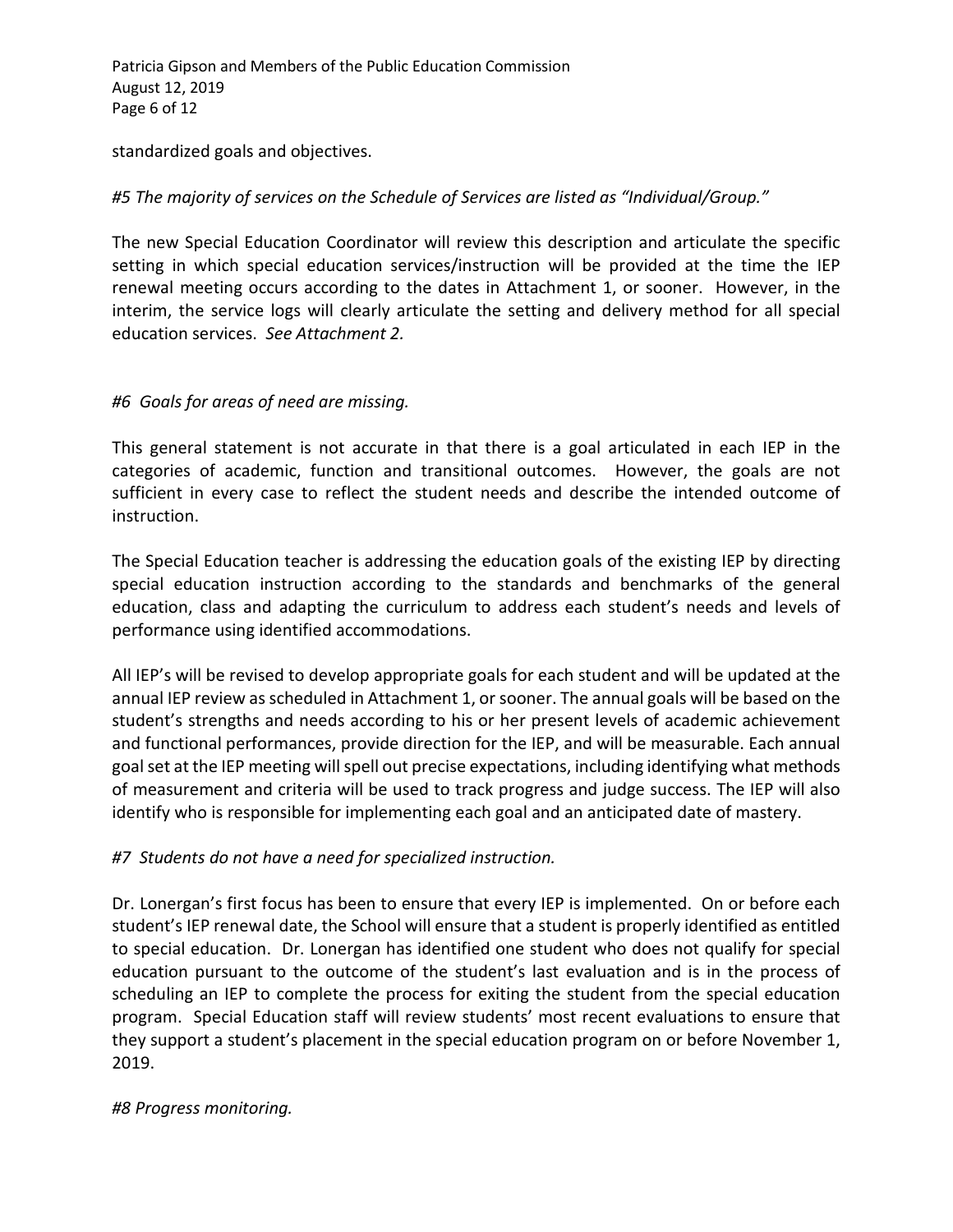To the extent progress monitoring is articulated in the student's IEP, the IEP team will follow that process. If the current IEP does not adequately articulate monitoring expectations, the IEP members will monitor process as follows:

The Special Education Coordinator has reviewed all student IEPs and is in the process of creating a binder with a correct "IEP at a Glance," which specifies the services required, level of service, and percentage of time required for specialized instruction. "IEPs at-a-Glance" will be used on a daily basis to help monitor student's progress and compliance. All members of the student's IEP team are responsible for ongoing evaluation of the student's progress on his/her IEP goals and for regular reporting of progress. Service providers will also document (using the logs as recommended by the SEB) contacts with the student and for that portion of the IEP he/she is designated to implement.

General Education and special teachers will monitor students' progress in real time by observing students' daily progress towards their IEP goals. Special Education teachers will keep daily logs on student progress and will transfer that information into the service logs that will be kept in the format recommended by SEB. This data will be used to inform the progress reports that will accompany the student's nine-week grades.

The Case Manager and Special Education Coordinator will monitor, conduct, write, implement, evaluate, and review students' IEP goals and objectives. All services (SLD, E.D., OHI, SPEECH/LNG, etc.) will be tracked by the Special Education Teacher via service logs, and all other methods available to evaluate students at the School.

*#9 As indicated in the previous iteration of concerns, it is apparent that the LEA has a model of providing special education in which they try to fit every student into. This is not specialized instruction (special education). Special education is supposed be specialized instruction based on the students (sic) need(s).* 

See response to #1, 2 and 4 above.

# *PEC's questions about students not receiving services at beginning of 2018-2019 due to lack of licensed special education teacher.*

It is Dr. Lonergan's understanding from the documents left behind by the prior Special Education Coordinator that the School held IEP's with all of the parents whose students did not receive services in fall of last year. She understands that there were seven such students, one of whom moved to another school. From those IEP meetings, an Addendum to the IEP was created after meeting with parents that stated whether the student/parent deemed it necessary for the student to receive compensatory services, and how those services would be recovered. Some of the students elected not to require compensatory services others agreed to stay after school on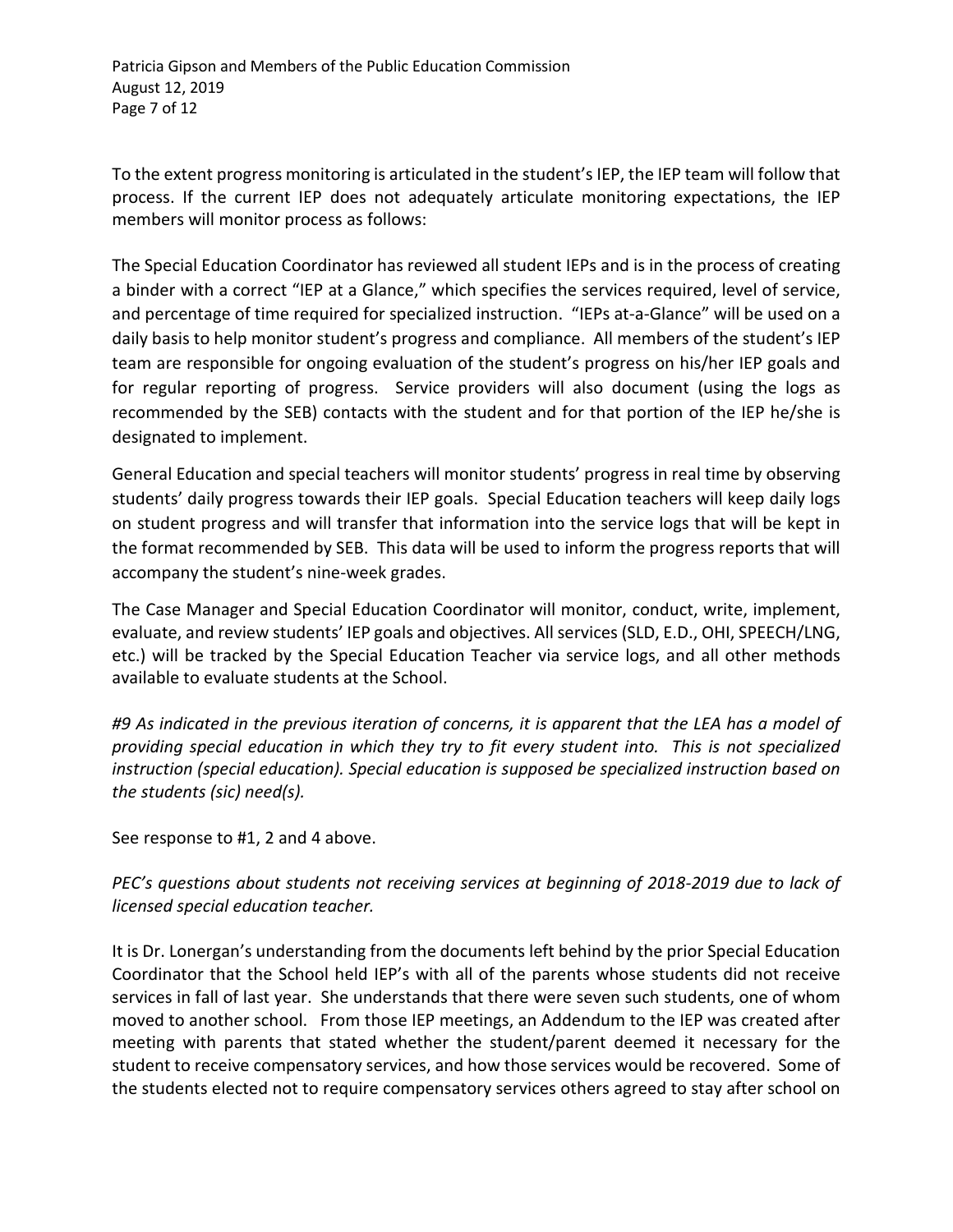Patricia Gipson and Members of the Public Education Commission August 12, 2019 Page 8 of 12

Tuesday and Thursday to make up services. Dr. Lonergan has verified with current staff that these after school sessions did occur through the end of the school year.

Due to the timing of this Response and circumstances previously described, Dr. Lonergan has not been able to establish whether all six (6) of the remaining students have received all hours of the compensatory services owed. Logs attached to the Addendums appear to indicate that services were provided. Dr. Lonergan will audit these logs, investigate whether sign-in sheets exist for the after school program and verify whether any remaining compensatory services are required. She believes that of those students who elected to receive the compensatory services, most of them have received most if not all of the compensatory time required.

However, to ensure that no student was denied access to the services as indicated in the student's IEP, the School will include these 6 students in the process as described in response to SEB's Concern #2.

## **English Language Learners**.

The Notice of Breach does not specify the grounds for declaring a breach related to the School's English Language Learner program, and the School contends that it is not out of compliance. Further, based on an email of May 10, 2019 in which Alma's attorney requested confirmation of the outstanding issues from the May 10, 2019 PEC meeting to which no response was provided by counsel for PEC on this issue, and the transcript of the June 14, 2019 PEC meeting, the School understands that the remaining issues of the Language and Culture Bureaus (LCB) are:

1. "[D]iscrepancy between understanding between the screening instrument which is the screen for English Language proficiency of a student entering public education and an annual assessment" [verbatim]. *See June 14, 2019, Transcript of PEC meeting, p. 76*. It appears that Ms. Laine's concern arose as a consequence of the content inserted by the School's former administrator in the notification letter to parents regarding the eligibility/right to participate in English Language Development ("ELD") programs/support services.

2. On the same page, Ms. Laine expressed that she was confused, based on information inserted into the Notice to Parents about the type of services provided in the School's ELL program for eligible students.

In response to what it understands to be the remaining issues related to ELL, Dr. Lere offers a simplified summary of its program below to express his understanding of ELD program requirements. However, a substantially detailed description of the School's ELD program and plans to correct then existing concerns about these services was submitted to the PEC in April as a Corrective Action Plan. To ensure that LCB and PEC are confident that the School understands the mandatory requirements of the ELD program, the School has revised and updated that plan for the current school year and circumstances that exist at Alma. The School will also use the revised plan as a guidance document to help monitor its own ongoing compliance with ELL requirements.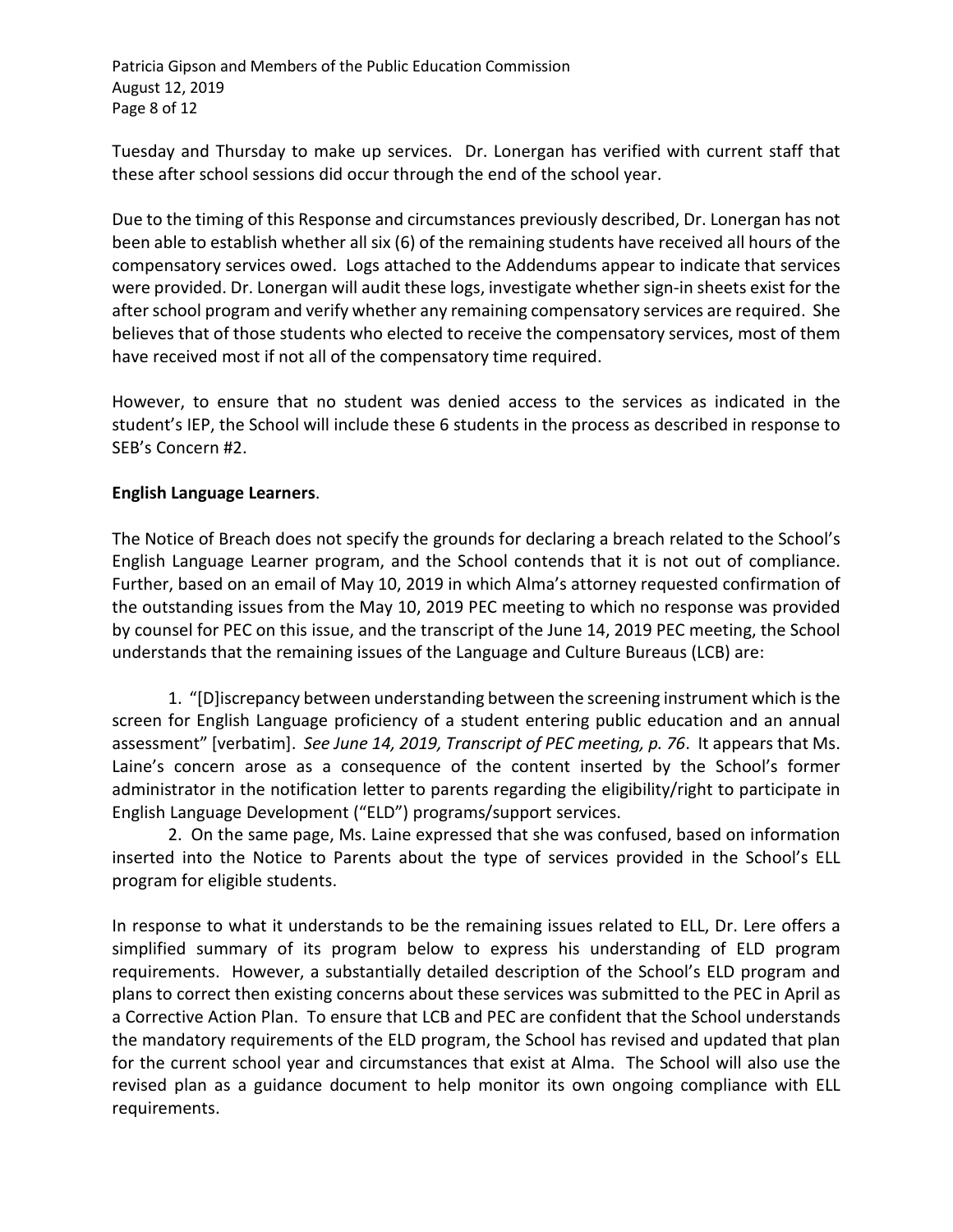The following general summary of ELL at Alma is provide by Dr. Lere to assure the PEC that the School offers an ELL program to its students that complies with all state and federal requirements regarding the School's ELD program.

First, the PEC should be aware that Dr. Lere hired a certified ELD instructor, Rubin D. Ruiz on July 29, 2019. Mr. Ruiz holds a Level IIIA and IIIB license. He has endorsements in Visual Arts, Social Students, TESOL, Modern and Classical Languages and Bilingual Education. *See Attachment 3 (Documents submitted in response to ELD concerns).* Mr. Ruiz's teaching schedule includes three class periods. *See Attachment 3.* Alma has identified 14 students (10 of which scored 5.0 or above on ACCESS and are being monitored in their regular education classes) that qualify for ELD services and Mr. Ruiz is currently providing ELL services to all of these students. Four of these have one class period with Mr. Ruiz and he works with the remaining ten students in their other classes. *See* class schedule and syllabus attached. Notification letters to parents were sent out last week.

Dr. Lere describes the School's ELL process and program summarily below because the Language and Cultural Bureau (Ms. Laine) and Ms. Woener (CSD) commented during the June 14, 2019 meeting that they continued to believe that the former administrator did not understand the ELD program requirements. Dr. Lere provides this general description to assure the PEC and PED bureaus that as the School's Head Administrator he understands the requirements of the ELD program and has taken appropriate steps to ensure that it is being implemented at Alma:

The first step in our process is to determine if the student has ever attended public school in New Mexico when he/she enrolls at the School. If the student has, then we request records from the previous school. We also examine their ACCESS scores to determine the level of service required. (The records are then placed in the student's cum file by our Registrar).

If the student has never attended school in New Mexico then the Registrar asks the family to complete the state approved Language Use Survey (LUS) to determine if the student is eligible for language assistance services. If the student completes the LUS with an answer of "yes" to one or more of the questions on the survey, then the Registrar notifies the ELD Instructor who will screen the student using the WIDA assessment. If the student is not proficient in English based on this screening, the student is determined to be an English Language Learner.

All identified EL students in need of language services and their parents are notified within 30 days of the beginning of the school year or within 2 weeks of the time of enrollment. *See sample letter to parents in Attachment 3*. Notification letters have already been sent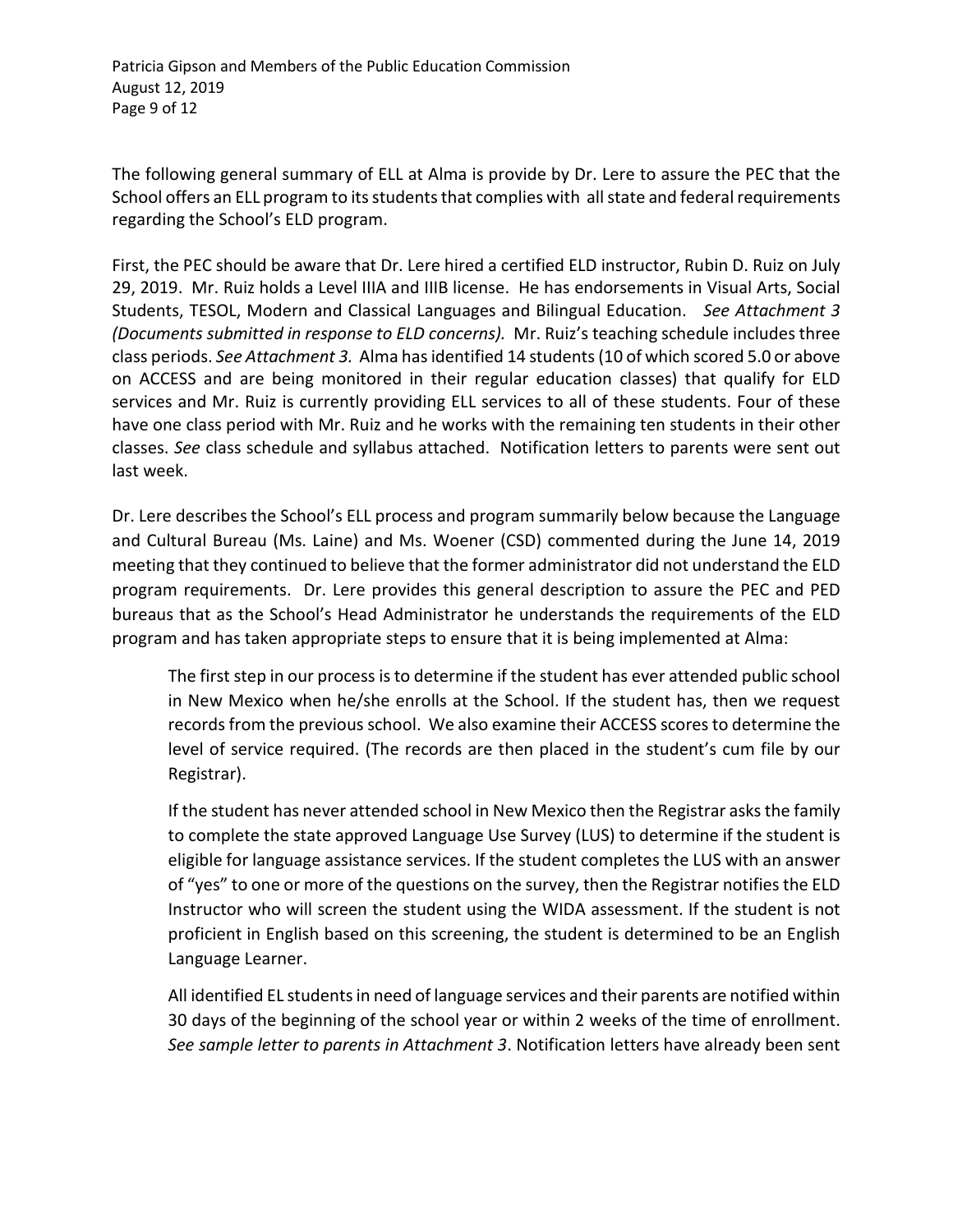home to the parents of all identified EL students. *See Title I Section 1112 (e)(3)(A), see also, http://www2.ed.gov/documents/essa-act-of-1965.pdf and 6.29.5.11 NMAC[1](#page-9-0)*.

Any documentation related to the EL student is placed in that student's cum file by the Registrar, this includes results of screening, annual parent notification letters and progress monitoring documents.

If the parent chooses to opt out of EL services the Registrar will notify the ELD instructor and he will ensure that the parent receives and signs the Opt Out letter (see attached Opt Out letter). A copy of the Opt-Out Notification and form was also sent to the parents with the Notification Letter for student's eligibility to participate in the ELD program last week.

All identified EL students will be initially assessed using the WIDA screener and annually using the ACCESS scoring.

Students who have an ACCESS score below 5.0 are determined to be English Language Learners and will be assessed annually on WIDA ACCESS. (An alternate ACCESS may be used if called for in the student's IEP). Parent will be notified annually that their child is eligible for ELD services and they will be notified of the option to opt out. *See notification template attached.* Students of parents who have not opted out will be placed in the Level 1-2 for the 2019-2020 school year.

Students who have an ACCESS score of 5.0 or higher are considered exited ELD students (Fluent English Proficient). If the exited student is new to Alma they will be placed in regular classes and monitored if they have been exited for less than two years. If currently an Alma student they will be exited out of the ELD program at the end of the term and monitored for the next 2 years.

Our ELD instructor will annually review the ACCESS scores for all EL students, including breakdown for scores in reading, listening, writing and speaking. This will occur at the end of each semester. Copies will be placed in the student's cum file. This information will be reported to the parents in the annual notice.

The goal of the ELD program is to attain English proficiency and meaningful access to the standard instructional program. This year we have students in the beginning and intermediate levels.

# Beginning Level;

 $\overline{\phantom{a}}$ 

This is a 90 minute class that meets three times a week. Currently there are only two students per class. The ELD instructor teaches through the content areas of Language Arts and Social Studies. The EL's learn to interact in social settings and to achieve academically

<span id="page-9-0"></span><sup>&</sup>lt;sup>1</sup> Citation directly from the NMPED's New Mexico Language Usage Survey: Tools for Identifying Potential English Learners.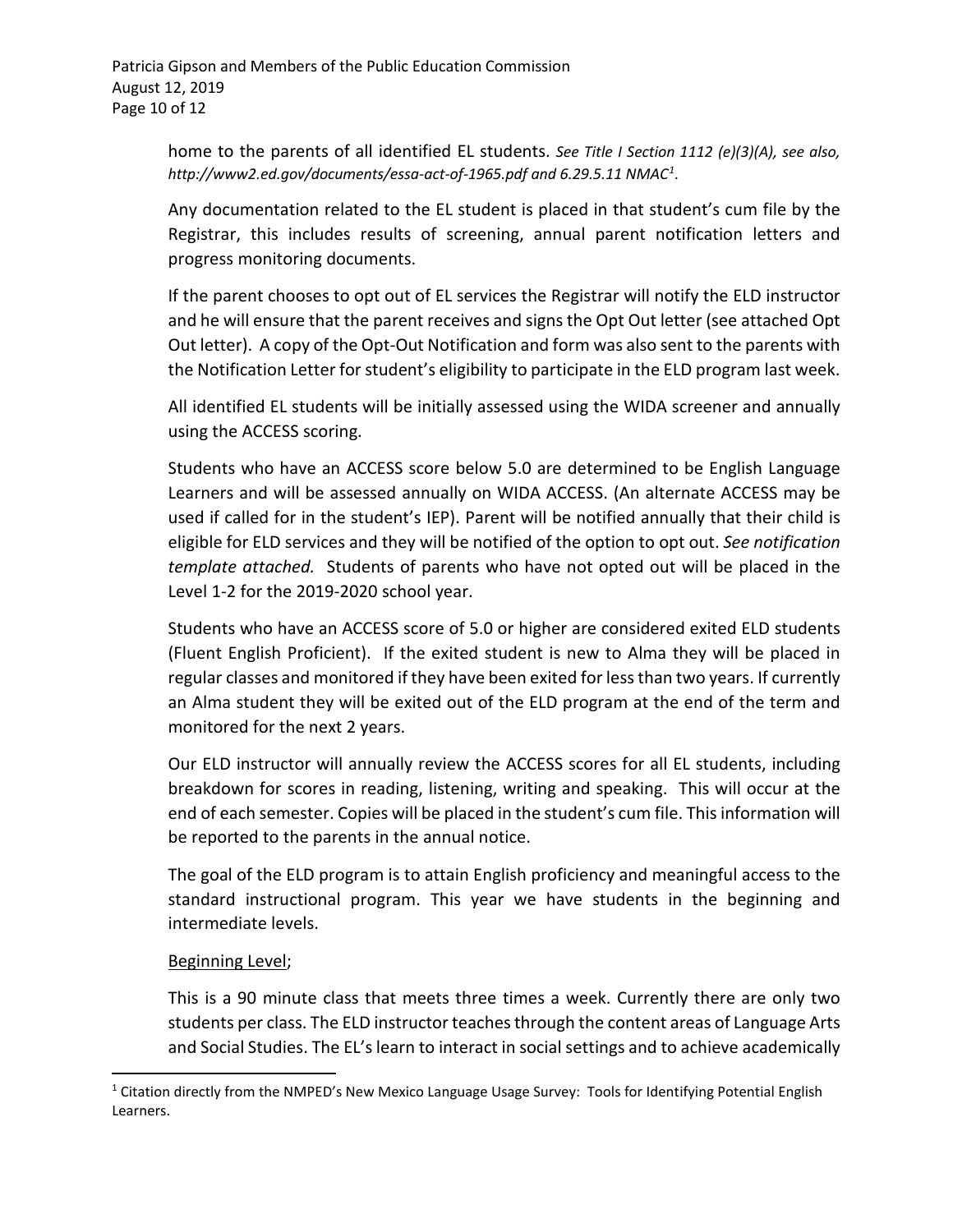Patricia Gipson and Members of the Public Education Commission August 12, 2019 Page 11 of 12

> in all content areas. The instructor also works with the EL's in the areas of Math and Science. Students earn .5 English credits each semester in these classes.

#### Intermediate Level;

This is also a ninety minute class that meets three times a week. We currently have two students at this level. The EL instructor works closely with the other teachers to assist in the development and use of English and academic achievement in those classes. The EL instructor will spend a portion of his day in the mainstream classroom working with all EL's and the teachers. Students earn .5 English credits each semester in these classes.

In all cases, the ELD instructor will support the EL's to develop their reading, writing, speaking and listening skills.

This is a simplified summary of the mandatory requirements of the School's ELD program.

## Summary

The School is providing the forgoing response to the Notice of Breach, but reserves its argument that the Notice insufficiently articulates the grounds for breach of contract and is deficient so as to constitute a violation of the School's rights to due process under the terms of the contract. Nevertheless, the School has made best efforts, under the current circumstances to respond to the presumed concerns of the PEC after review of the minutes of the June 14, 2019 meeting at which the PEC voted to issue the Notice of Breach.

In addition, there are number of historical factual misstatements in the Notice of Breach that the School reserves its right to respond to if the Commission decides to proceed with breach.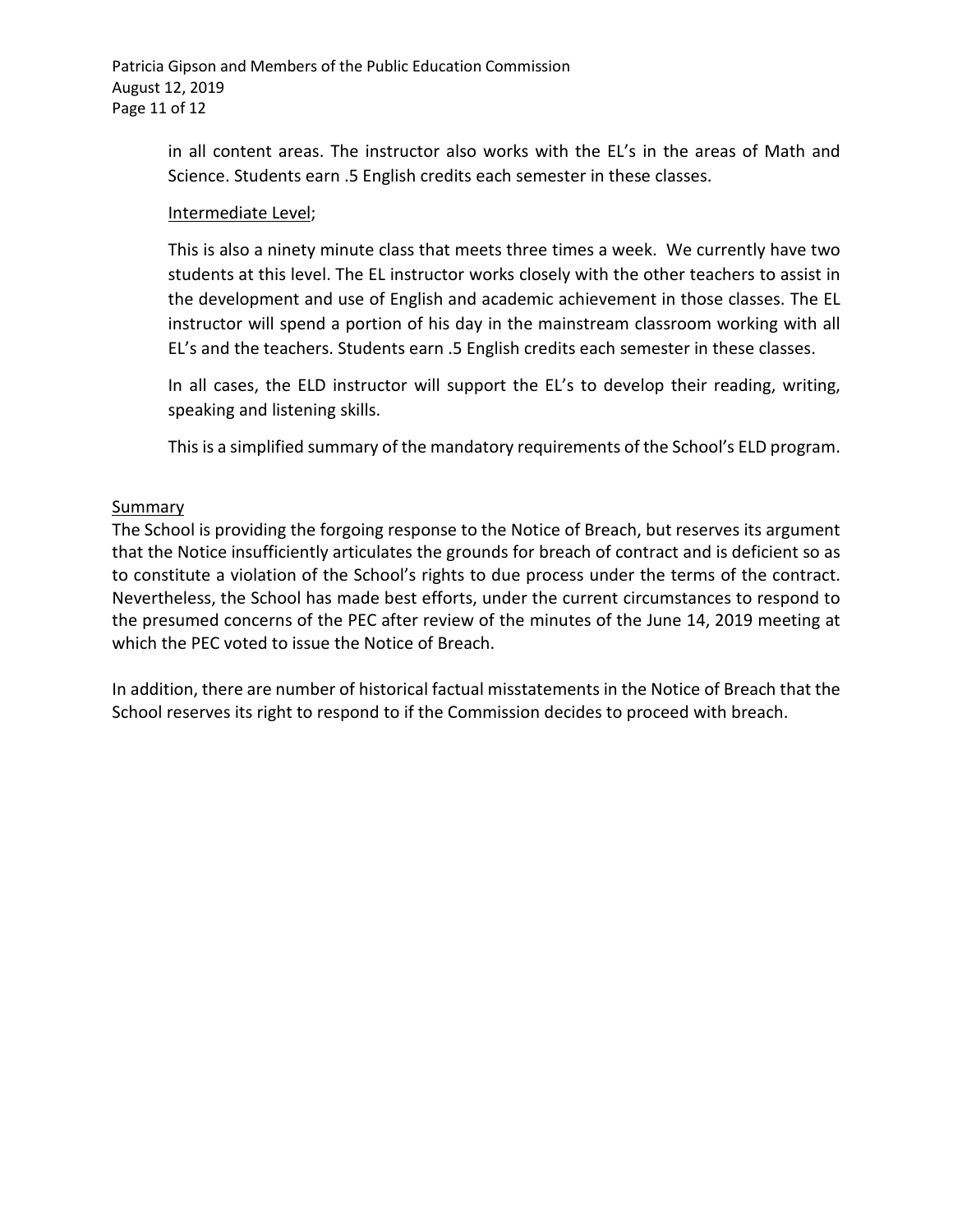Patricia Gipson and Members of the Public Education Commission August 12, 2019 Page 12 of 12

On behalf of the School and Governing Council, I respectfully request that the PEC withdraw its Notice of Breach and determine that its concerns have been satisfactorily addressed.

## Sincerely, Alma d' Arte Charter High School

By: Dan Lere, Ph.D., Head Administrator

**Enclosures** 

Alma d' Arte Charter High School Governing Council w/enclosures via email cc: Alan Brauer, Director - Options for Parents w/enclosures via email Patricia Matthews, Esq. w/enclosures via email Ami Jaeger, Esq. w/enclosures via email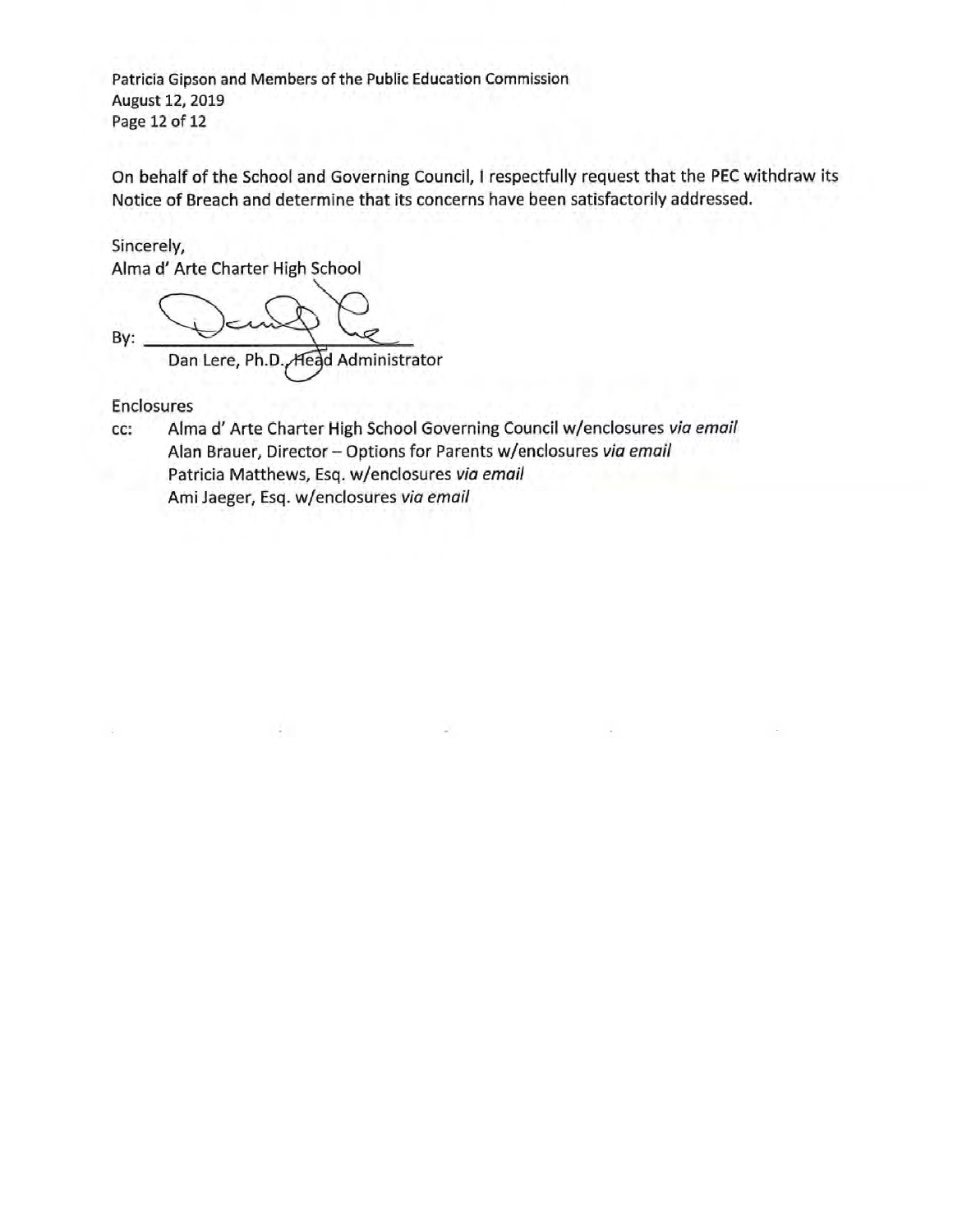#### **APPEDNIX 1: DATA FILE OF STUDENTS RECEVING SPED SERVICES AT ALMA D'ARTE**

Organized by Student Number, Grade, Exceptionality, Service Level, Total Min. served, and Areas of Need, and Next IEP and REED dates

|                |        | Grad Exceptionali   |                      | Total<br>Services |         |         |         | Ε.           |       | Group     | SPED    | Psych            | Social            | Next IEP   | Next Eval                    | Other Support                       | COMPENSATORY |
|----------------|--------|---------------------|----------------------|-------------------|---------|---------|---------|--------------|-------|-----------|---------|------------------|-------------------|------------|------------------------------|-------------------------------------|--------------|
| 1 Student e    |        | ty                  | Service Level        | min               | Math    | Readind | Writing | Gifted D SLI | O.H.I | (gen.ed.) | (indiv) | min              | work Min Date     |            | Date                         | Services (Corrective) SERVICES OWED |              |
|                |        | E.D/Anxiety<br>and  |                      |                   |         |         |         |              |       |           |         |                  |                   |            |                              |                                     |              |
| $\overline{2}$ |        | 10th depression 10% | 11% to 49% of        | 75min             |         |         |         |              |       | 80%       | 20%     |                  | 30wkly 30wkly     | 9/3/2019   |                              | 9/5/2020 15wkly                     |              |
| 3              |        | 9th OHI<br>OHI/SLD- | day                  | 515min            | 250wkly | 125wkly | 125wkly |              |       | 50%       | 50%     |                  |                   |            | 11/25/2019 10/17/2020 15wkly |                                     |              |
|                |        | 10th Dyslexia       | 10%                  | 265min            | 250wkly |         |         |              |       | 80%       | 20%     |                  |                   | 11/27/2019 | 10/7/2020 15wkly             |                                     |              |
| 5              |        | 11th SLD            | 10%                  | 265min            |         |         | 250wkly |              |       | 80%       | 20%     |                  |                   | 11/27/2019 | 10/2/2020 15wkly             |                                     |              |
| 6              |        | 10th E.D            | 105<br>11% to 49% of | 75min             |         |         |         |              |       | 80%       | 20%     | 60 <sub>mo</sub> |                   |            | 11/26/2019 11/13/2019 15wkly |                                     |              |
| $\overline{7}$ |        | 9th AU              | day                  | 515min            | 250wkly | 125wkly | 125wkly |              |       | 50%       | 50%     |                  |                   | 11/26/2019 | 10/9/2020 15wkly             |                                     |              |
| 8              |        | 11th SLD            | 10%                  | 265min            | 250wkly |         |         |              |       | 80%       | 20%     |                  |                   |            | 11/28/2019 11/30/2021 15wkly |                                     |              |
| 9              |        | 10th SLD            | 10%                  | 265min            |         | 125wkly | 125wkly |              |       | 80%       | 20%     |                  |                   | 12/2/2019  | 11/3/2020 15wkly             |                                     |              |
| 10             |        | 10th E.D / AU       | 10%                  | 265min            | 83wkly  | 83wkly  | 83wkly  |              |       | 80%       | 20%     |                  | 120mo             | 12/2/2019  | 12/4/2021 15wkly             |                                     |              |
| 11             |        | 9th SLI/OHI         | 11% to 49% of<br>day | 265min            | 125wkly |         | 125wkly |              |       | 50%       | 50%     |                  |                   |            | 12/3/2019 10/18/2019 15wkly  |                                     |              |
| 12             |        | 9th OHI             | 11% to 49% of<br>day | 465min            | 250wkly |         | 125wkly |              |       | 50%       | 50%     | 60 <sub>mo</sub> |                   | 12/3/2019  |                              | 2/9/2020 15wkly                     |              |
| 13             |        | 9th OHI/SLD         | 11% to 49% of<br>day | 515min            | 250wkly | 125wkly | 125wkly |              |       | 50%       | 50%     |                  |                   | 12/4/2019  | 12/2/2021 15wkly             |                                     |              |
| 14             | 11th G |                     | 10%                  | 140min            |         |         | 125wkly |              |       | 80%       | 20%     |                  |                   | 12/5/2019  |                              | 15wkly                              |              |
| 15             |        | 10th SLD            | 10%                  | 325min            | 83wkly  | 83wkly  | 83wkly  |              |       | 80%       | 20%     | 60 <sub>mo</sub> |                   | 12/9/2019  | 4/20/2020 15wkly             |                                     |              |
| 16             |        | 10th SLD            | 11% to 49% of<br>day | 515min            | 250wkly | 125wkly | 125wkly |              |       | 50%       | 50%     |                  |                   | 12/8/2019  |                              | 3/1/2021 15wkly                     |              |
| 17             | 11th G |                     | 10%                  | 15min             |         |         |         | 15wkly       |       | 80%       | 20%     |                  |                   | 12/9/2019  |                              | 15wkly                              |              |
| 18             |        | 10th SLD            | 11% to 49% of<br>day | 515min            | 250wkly | 125wkly | 125wkly |              |       | 50%       | 50%     |                  | 60 <sub>mo</sub>  | 12/12/2019 | 4/12/2020 15wkly             |                                     |              |
| 19             |        | 10th E.D/G          | 11% to 49% of<br>day | 200min            |         |         | 125wkly |              |       | 50%       | 50%     | 60 <sub>mo</sub> |                   | 12/15/2015 |                              | 5/8/2020 15wkly                     |              |
| 20             |        | 10th SLD            | 11% to 49% of<br>day | 515min            | 250wkly | 125wkly | 125wkly |              |       | 50%       | 50%     |                  |                   | 12/15/2019 | 2/14/2022 15wkly             |                                     |              |
| 21             |        | 10th SL/SLD         | 11% to 49% of<br>day | 545min            | 250wkly | 125wkly | 125wkly |              |       | 50%       | 50%     |                  | 30wkly            | 12/17/2019 |                              | 2/5/2020 15wkly                     |              |
| 22             |        | 11th SLD            | 11% to 49% of<br>day | 635min            | 250wkly | 125wkly | 125wkly |              |       | 50%       | 50%     |                  | 120 <sub>mo</sub> | 1/16/2020  | 1/18/2022 15wkly             |                                     |              |
| 23             |        | 10th SLD            | 10%                  | 265min            | 83wkly  | 83wkly  | 83wkly  |              |       | 80%       | 20%     |                  |                   | 1/21/2020  | 1/25/2021 15wkly             |                                     |              |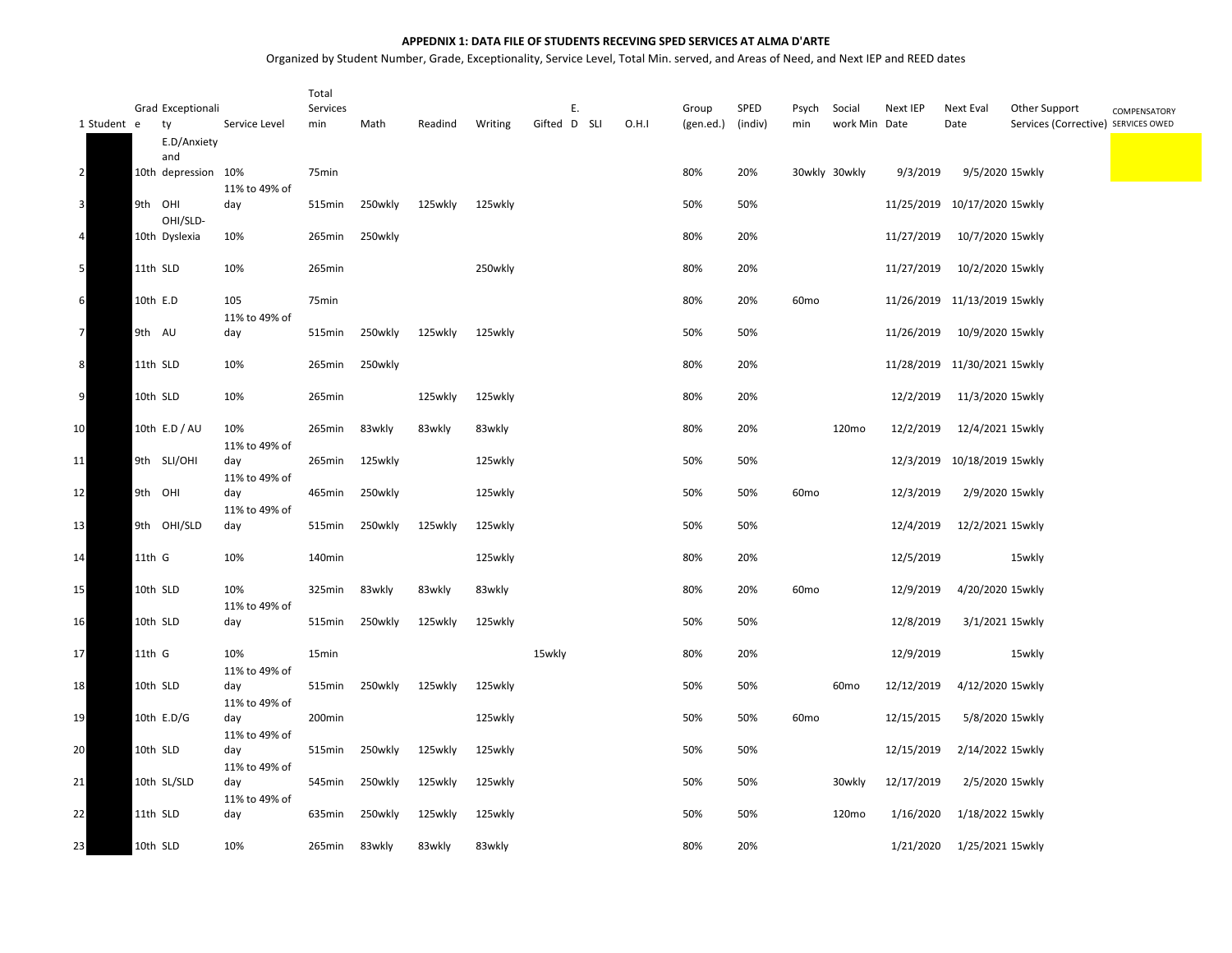#### **APPEDNIX 1: DATA FILE OF STUDENTS RECEVING SPED SERVICES AT ALMA D'ARTE**

Organized by Student Number, Grade, Exceptionality, Service Level, Total Min. served, and Areas of Need, and Next IEP and REED dates

| 24       | 9th E.D                         | 10%                                      | 75min           |            |           |                 |        |            | 80%        | 20%           | 60 <sub>mo</sub> | 1/28/2020              | 3/16/2021 15wkly                                 |
|----------|---------------------------------|------------------------------------------|-----------------|------------|-----------|-----------------|--------|------------|------------|---------------|------------------|------------------------|--------------------------------------------------|
| 25       | 11th OHI                        | 10%                                      | 60min           |            |           |                 |        |            | 80%        | 20%           | 60 <sub>mo</sub> | 2/5/2020               | 2/6/2022 15wkly                                  |
| 26       | $11th$ G                        | 10%                                      | 15min           |            |           |                 | 15wkly |            | 80%        | 20%           |                  | 2/12/2020              | 2/14/2022 15wkly                                 |
| 27       | 9th G                           | 10%                                      | 15min           |            |           |                 | 15wkly |            | 80%        | 20%           |                  | 2/13/2020              | 15wkly                                           |
| 28       | 9th E.D/G                       | 10%                                      | 75min           |            |           |                 | 15wkly |            | 80%        | 20%           | 60 <sub>mo</sub> | 2/19/2020              | 2/21/2022 15wkly                                 |
| 29       | 10th SLD                        | 11% to 49% of<br>day                     | 265min          | 250wkly    |           |                 |        |            | 80%        | 20%           |                  | 2/19/2020              | 5/15/2020 15wkly                                 |
| 30       | $11th$ G                        | 10%                                      | 140min          |            |           | 125wkly         | 15wkly |            | 80%        | 20%           |                  | 3/13/2020              | 15wkly                                           |
| 31       | 10th OHI                        | 10%                                      | 450min          | 250wkly    |           | 125wkly         |        |            | 80%        | 20%           | 60 <sub>mo</sub> | 3/17/2020              | 3/19/2022 15wkly                                 |
| 32       | 11th SLD                        | 11% to 49% of<br>day                     | 575min          | 250wkly    | 125wkly   | 125wkly         |        |            | 50%        | 50%           | 60 <sub>mo</sub> | 3/19/2020              | 8/31/2019 15wkly                                 |
| 33       | 10th OHI/SLD                    | 11% to 49% of<br>day                     | 545min          | 250wkly    | 125wkly   | 125wkly         |        | 30wkl<br>y | 80%        | 20%           |                  | 3/19/2020              | 3/21/2022 15wkly                                 |
| 34       | 9th G                           | 10%                                      | 15min           |            |           |                 | 15wkly |            | 80%        | 20%           |                  | 4/1/2020               | 15wkly                                           |
| 35       | 10th G                          | 10%                                      | 15min           |            |           |                 | 15min  |            | 80%        | 20%           |                  | 4/1/2020               | 15wkly                                           |
| 36<br>37 | 9th G<br>9th OHI                | 10%<br>10%                               | 15min<br>265min | 250wkly    |           |                 | 15min  |            | 80%<br>80% | 20%<br>20%    |                  | 4/1/2020<br>5/15/2020  | 15wkly<br>4/15/2022 15wkly                       |
| 38<br>39 | 12th SLI/OHI<br>9 OHI<br>NGUAGE | 11 - 49% of day<br>11 - 49%<br>SPEECH/LA | 375<br>500      | 250<br>250 | 125       | 125 wkly<br>125 |        |            | 50%<br>80% | 11-49%<br>20% |                  | 15                     | <b>EVALUATIVE, NEW</b>                           |
| 40       | 9TH T                           | <b>IMPAIRMEN</b><br>40-79%               | 745             | 450        | 125       | 125             | 15     | 30         | 30%        | $40 - 79$     | 30               | 6/29/2019              | <b>EVALUATIVE, NEW</b>                           |
| 41<br>42 | 9 E.D.<br>9 OHI                 | 11-49%<br>11-49%                         | 240<br>810      | 60<br>250  | 60<br>250 | 60<br>200       |        |            | 80%<br>50% | 20%<br>11-49% | 30               | 1/23/2019<br>4/11/2020 | <b>EVALUATIVE, NEW</b><br><b>EVALUATIVE, NEW</b> |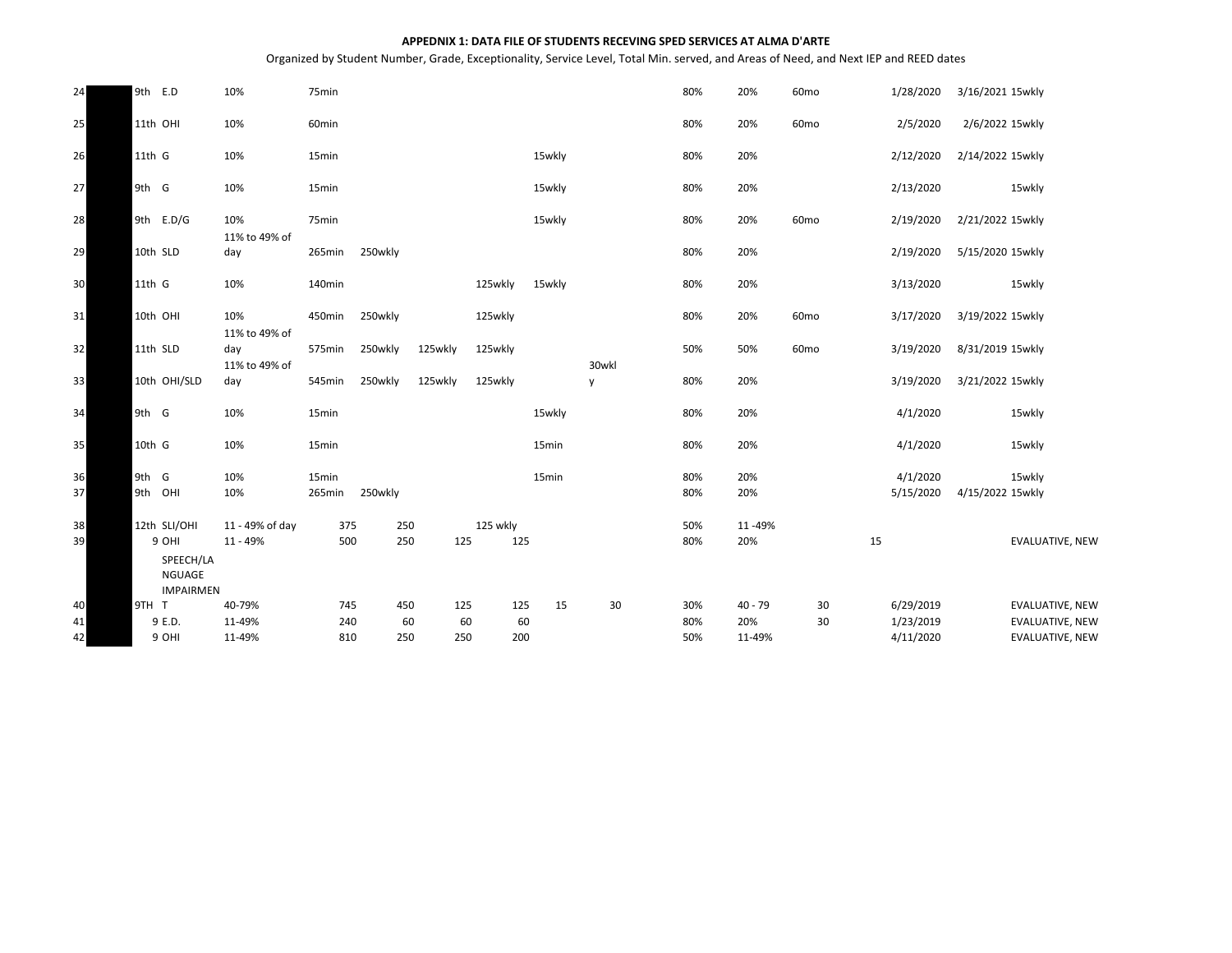| Date of<br>Student Name Service | Description of<br>Service                                                             | Class period End time Total Time |                  |                                      | Notes on<br>Theme/Class/Subject Mins. Of Math Reading                                                                    |    | Min. of     | Min. of<br>Writing | Psy Services     | Type of<br>setting                                               | Service Level |
|---------------------------------|---------------------------------------------------------------------------------------|----------------------------------|------------------|--------------------------------------|--------------------------------------------------------------------------------------------------------------------------|----|-------------|--------------------|------------------|------------------------------------------------------------------|---------------|
| 8/8/2019                        | Pull-out from<br>Algebra                                                              | 9:00                             | 10:10 60         |                                      | Specialized service,<br>pull out after lecture<br>deliverd.<br>Mastery Class,                                            | 40 | 0           | 20                 | $\mathbf 0$      | Small group<br>with Sped<br>Teacher, Sped<br>Classroom,<br>$N=2$ |               |
|                                 |                                                                                       |                                  |                  |                                      | teaching Geometry<br>from Mr. Wells 5th<br>period in SPED                                                                |    |             |                    |                  | Small group<br>with Sped                                         |               |
|                                 | One-to-one                                                                            |                                  |                  |                                      | classroom, pg. 31, 33-                                                                                                   |    |             |                    |                  | Teacher, Sped                                                    |               |
| 8/6/2019                        | tutoring<br>Algebra 2                                                                 | 2:30                             | 3:40 20          |                                      | 39 odd, pg. 46, 11-29<br>odd                                                                                             | 20 | $\pmb{0}$   | 0                  |                  | Classroom,<br>$N=2$                                              |               |
|                                 | Independent<br>study, Math<br>from Mr.                                                |                                  |                  |                                      | Independent study,                                                                                                       |    |             |                    |                  | One-to-one                                                       |               |
|                                 | Wells Algebra                                                                         |                                  |                  |                                      | Math skills, supervised                                                                                                  |    |             |                    |                  | setting, small                                                   |               |
| 8/6/2019                        | 2 class.                                                                              | 2:10                             | 3:40 PM 20       |                                      | in small group setting. 20 min                                                                                           |    | 0           | 0                  | $\mathbf 0$      | class $N=1$<br>individual                                        |               |
|                                 |                                                                                       |                                  |                  |                                      | Emotional support,<br>counseling, depressive                                                                             |    |             |                    |                  | counseling,<br>supportive                                        |               |
| 8/6/2019                        | E.D. support 2:10                                                                     |                                  | 3:40 20          |                                      | state, mood problems 0                                                                                                   |    | $\mathbf 0$ | 0                  | $\mathbf 0$      | service                                                          |               |
|                                 | One-to-one,<br>Algebra 2                                                              |                                  |                  |                                      | Mastery Class,<br>teaching Geometry,<br>angles, supplementary,<br>complementary,                                         |    |             |                    |                  | Independent<br>study, small<br>setting,<br>individual            |               |
| 8/8/2016                        | Mastery                                                                               | 2:10                             | 3:40 20          |                                      | adjacent properties                                                                                                      | 20 | 0           | $\mathbf 0$        | $\boldsymbol{0}$ | support                                                          |               |
|                                 | Specialized<br>Service<br>classroom,<br>SPED mastery<br>class covering<br>History and |                                  |                  | Independent<br>study,<br>small group | Mastery Class, SPED<br>class, finishing<br>sentences from English<br>supervised in class, using the<br>vocabulary in the |    |             |                    |                  | One-to-one<br>setting, small                                     |               |
| 8/6/2019                        | English topics                                                                        |                                  | 3:40 PM setting. |                                      | sentences.                                                                                                               | 0  | 20 min      | 20 min.            | $\mathbf 0$      | group of 6                                                       |               |
|                                 |                                                                                       |                                  |                  |                                      |                                                                                                                          |    |             |                    |                  |                                                                  |               |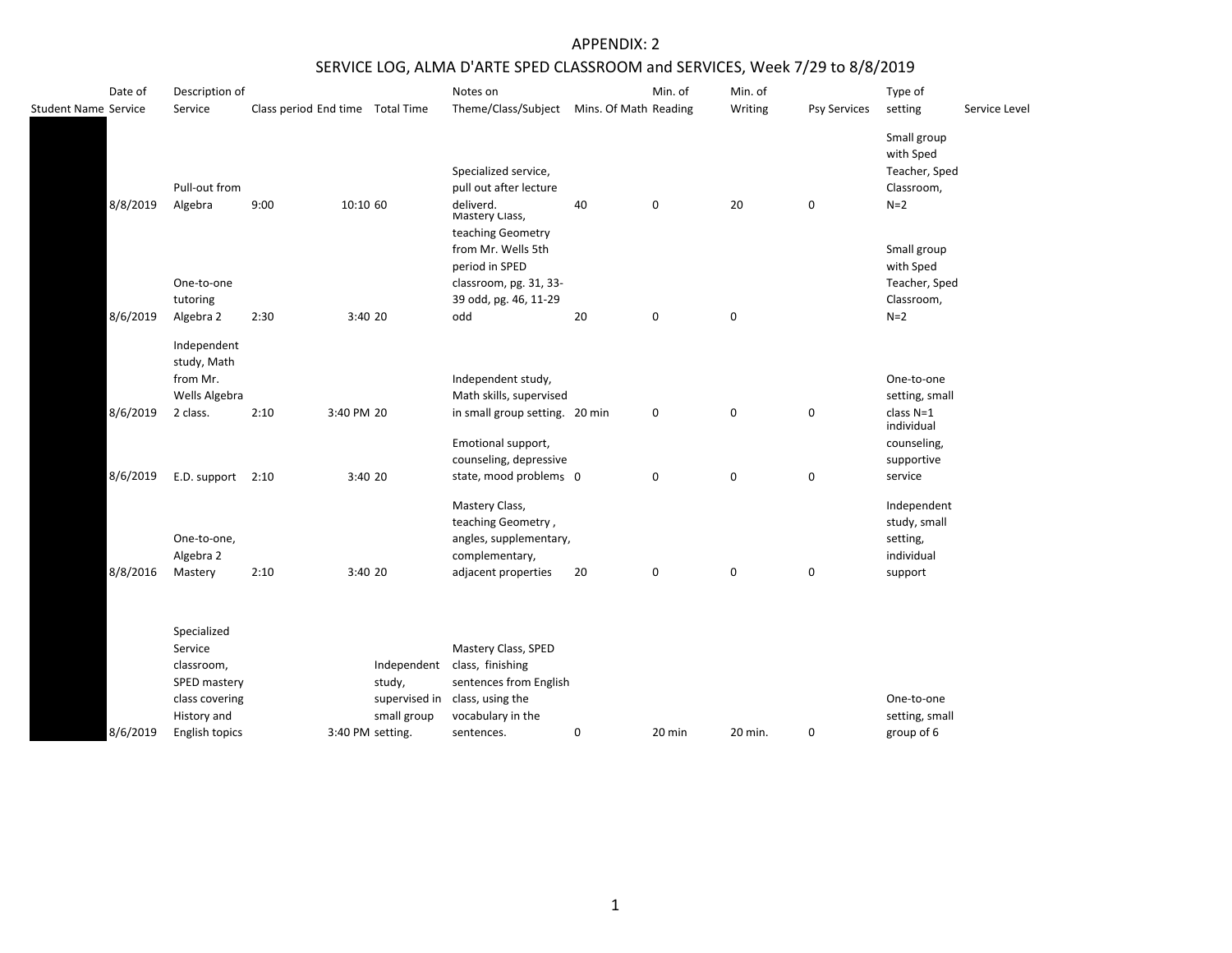|          | Specialized<br>Service<br>classroom,<br>SPED mastery |       |                         |                         |    |    |             |                  |                                |
|----------|------------------------------------------------------|-------|-------------------------|-------------------------|----|----|-------------|------------------|--------------------------------|
|          | class covering                                       |       | Independent             |                         |    |    |             |                  |                                |
|          | English 1st<br>period "song                          |       | study,<br>supervised in |                         |    |    |             |                  | One-to-one                     |
|          | track of my                                          |       | small group             |                         |    |    |             |                  | setting, small                 |
| 8/6/2019 | life"                                                | 2:10  | 3:40 setting.           |                         |    |    | 20 min.     |                  | group of 6<br>individual       |
|          |                                                      |       |                         | Emotional support,      |    |    |             |                  | counseling,                    |
|          |                                                      |       |                         | counseling, depressive  |    |    |             |                  | supportive                     |
| 8/8/2019 | E.D. support<br>One-to-one                           | 2:10  | 2:45 20                 | state, mood problems    |    |    |             | $\pmb{0}$        | service                        |
|          | tutoring<br>Geometry, #7-                            |       |                         | Mastery Class,          |    |    |             |                  | Small group                    |
|          | 13, odd set,                                         |       |                         | teaching Geometry,      |    |    |             |                  | with Sped                      |
|          | on board,                                            |       |                         | angles, supplementary,  |    |    |             |                  | Teacher, Sped                  |
|          | SPED                                                 |       |                         | complementary,          |    |    |             |                  | Classroom,                     |
| 8/8/2019 | classroom                                            | 2:30  | 3:00 30                 | adjacent properties     | 20 | 0  | 10          | $\boldsymbol{0}$ | $N=2$                          |
|          | One-to-one,                                          |       |                         |                         |    |    |             |                  |                                |
|          | Algebra 2                                            |       |                         |                         |    |    |             |                  | Small group                    |
|          | Practice in<br>Problem-                              |       |                         | Mastery class, teaching |    |    |             |                  | with Sped<br>Teacher, Sped     |
|          | solving, linear                                      |       |                         | Algebra 2 in Sped       |    |    |             |                  | Classroom,                     |
| 8/8/2019 | equations                                            | 2:30  | 2:55 30                 | classroom               | 30 | 0  | $\mathbf 0$ | 0                | $N=3$                          |
|          |                                                      |       |                         | Mastery Class,          |    |    |             |                  |                                |
|          |                                                      |       |                         | teaching Geometry,      |    |    |             |                  |                                |
|          | Specialized                                          |       |                         | angles, supplementary,  |    |    |             |                  |                                |
|          | Service                                              |       |                         | complementary,          |    |    |             |                  | Small group of                 |
| 8/8/2019 | classroom                                            | 2:06  | 3:40 40                 | adjacent properties     | 20 | 10 | 10          | 0                | $\overline{2}$<br>Coordinating |
|          |                                                      |       |                         |                         |    |    |             |                  | goals with                     |
|          |                                                      |       |                         |                         |    |    |             |                  | general                        |
|          | Supportive                                           |       |                         |                         |    |    |             |                  | education                      |
|          | service, SPED                                        |       |                         | Coordinating goals      |    |    |             |                  | teacher,                       |
|          | teacher in                                           |       |                         | with general education  |    |    |             |                  | grammar,                       |
|          | general                                              |       |                         | teacher, grammar,       |    |    |             |                  | orthography,                   |
|          | education                                            |       |                         | orthography, SOARS      |    |    |             |                  | SOARS                          |
| 8/6/2019 | class                                                | 10:23 | 10:45 0                 | strategy                | 0  | 0  | 0           | $\pmb{0}$        | strategy                       |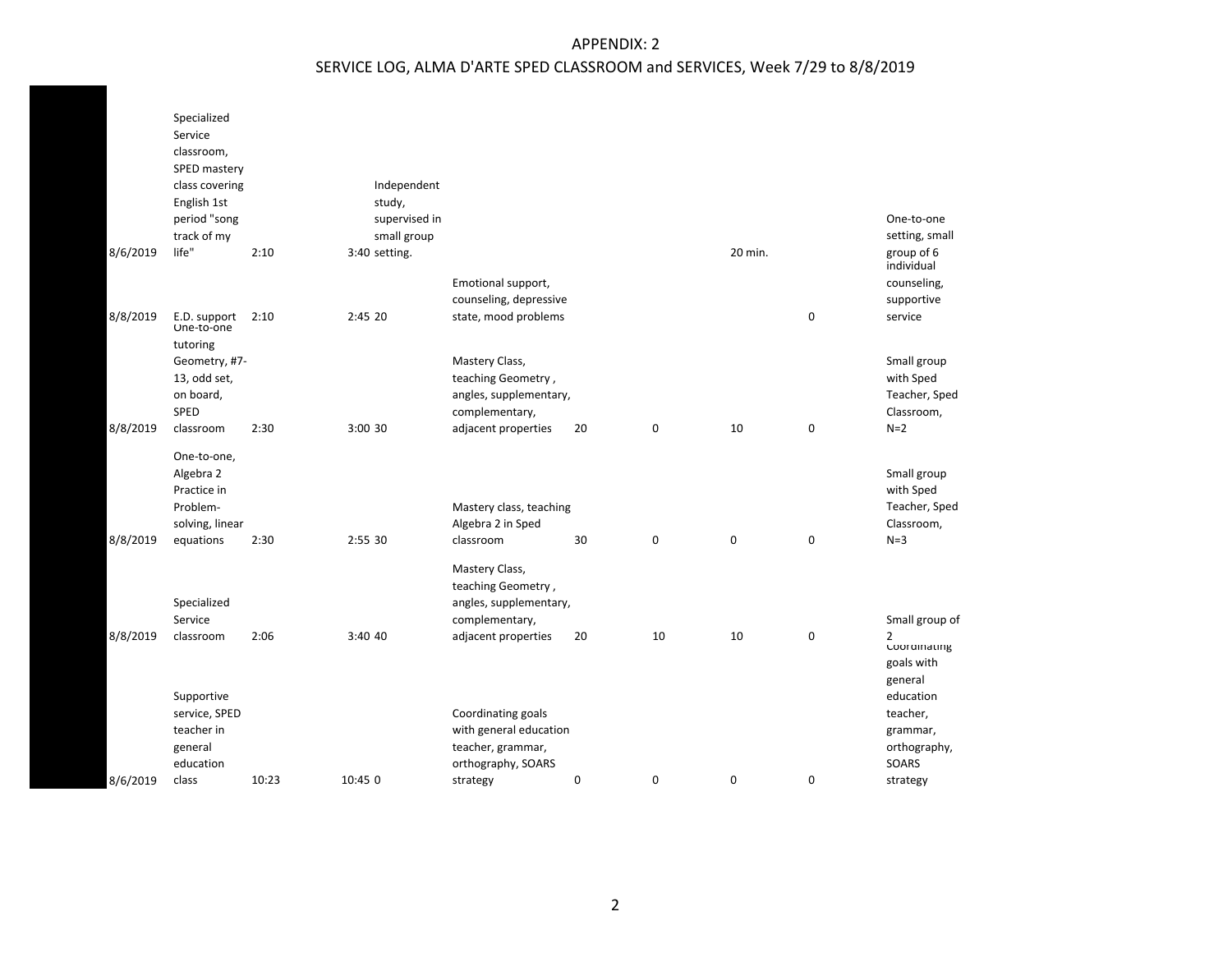|          | Supportive<br>service, SPED<br>teacher in<br>general |       |         | Coordinating goals<br>with general education<br>teacher, grammar, |                  |                  |             |             | coordinating<br>goals with<br>general<br>education<br>teacher,<br>grammar,<br>orthography, |
|----------|------------------------------------------------------|-------|---------|-------------------------------------------------------------------|------------------|------------------|-------------|-------------|--------------------------------------------------------------------------------------------|
|          | education                                            |       |         | orthography, SOARS                                                |                  |                  |             |             | SOARS                                                                                      |
| 8/6/2019 | class                                                | 10:23 | 10:45 0 | strategy                                                          | $\boldsymbol{0}$ | 0                | $\mathbf 0$ | 0           | strategy<br>coordinating                                                                   |
|          |                                                      |       |         |                                                                   |                  |                  |             |             | goals with<br>general                                                                      |
|          | Supportive                                           |       |         |                                                                   |                  |                  |             |             | education                                                                                  |
|          | service, SPED                                        |       |         | Coordinating goals                                                |                  |                  |             |             | teacher,                                                                                   |
|          | teacher in                                           |       |         | with general education                                            |                  |                  |             |             | grammar,                                                                                   |
|          | general                                              |       |         | teacher, grammar,                                                 |                  |                  |             |             | orthography,                                                                               |
|          | education                                            |       |         | orthography, SOARS                                                |                  |                  |             |             | SOARS                                                                                      |
| 8/6/2019 | class                                                | 10:23 | 10:45 0 | strategy                                                          | $\mathbf 0$      | $\boldsymbol{0}$ | $\mathbf 0$ |             | strategy<br>PED                                                                            |
|          | PED                                                  |       |         | Corrective working                                                |                  |                  |             |             | operational                                                                                |
|          | operational                                          |       |         | with PED and site                                                 |                  |                  |             |             | audit                                                                                      |
| 8/7/2019 | audit<br>General                                     | 9:00  | 4:000   | evaluator                                                         | 0                | 0                | $\mathbf 0$ |             | meetings                                                                                   |
|          | Education,<br>Health                                 |       |         |                                                                   |                  |                  |             |             | Health<br>Science is a                                                                     |
|          | Science                                              |       |         |                                                                   |                  |                  |             |             | general                                                                                    |
|          | class/body-in-                                       |       |         | Health Science,                                                   |                  |                  |             |             | education                                                                                  |
|          | motion dance                                         |       |         | <b>General Education</b>                                          |                  |                  |             |             | class, 90 min.,                                                                            |
| 8/5/2019 | class<br>General                                     | 12:35 | 2:060   | class, Inclusion                                                  | $\mathbf 0$      | $\mathbf 0$      | $\mathbf 0$ | $\pmb{0}$   | $N=25$                                                                                     |
|          | Education,                                           |       |         |                                                                   |                  |                  |             |             | Health                                                                                     |
|          | Health<br>Science                                    |       |         |                                                                   |                  |                  |             |             | Science is a<br>general                                                                    |
|          | class/body-in-                                       |       |         | Health Science,                                                   |                  |                  |             |             | education                                                                                  |
|          | motion dance                                         |       |         | <b>General Education</b>                                          |                  |                  |             |             | class, 90 min.,                                                                            |
| 8/2/2019 | class<br><b>Supportive</b>                           | 12:35 | 2:060   | class, Inclusion                                                  | $\mathbf 0$      | $\mathbf 0$      | 0           | $\pmb{0}$   | $N=25$                                                                                     |
|          | service,                                             |       |         |                                                                   |                  |                  |             |             |                                                                                            |
|          | evaluative,                                          |       |         |                                                                   |                  |                  |             |             |                                                                                            |
|          | corrective<br>review of                              |       |         |                                                                   |                  |                  |             |             |                                                                                            |
|          | SPED files,                                          |       |         |                                                                   |                  |                  |             |             | 2nd day of                                                                                 |
|          | working with                                         |       |         | 2nd day of school,                                                |                  |                  |             |             | school, review                                                                             |
|          | Diagnostician                                        |       |         | review of case load                                               |                  |                  |             |             | of case load                                                                               |
|          | and School                                           |       |         | and program                                                       |                  |                  |             |             | and program                                                                                |
| 8/1/2019 | Psychologist                                         | 9:00  | 4:00 0  | coordination                                                      | 0                | $\mathbf 0$      | $\mathbf 0$ | $\mathbf 0$ | coordination                                                                               |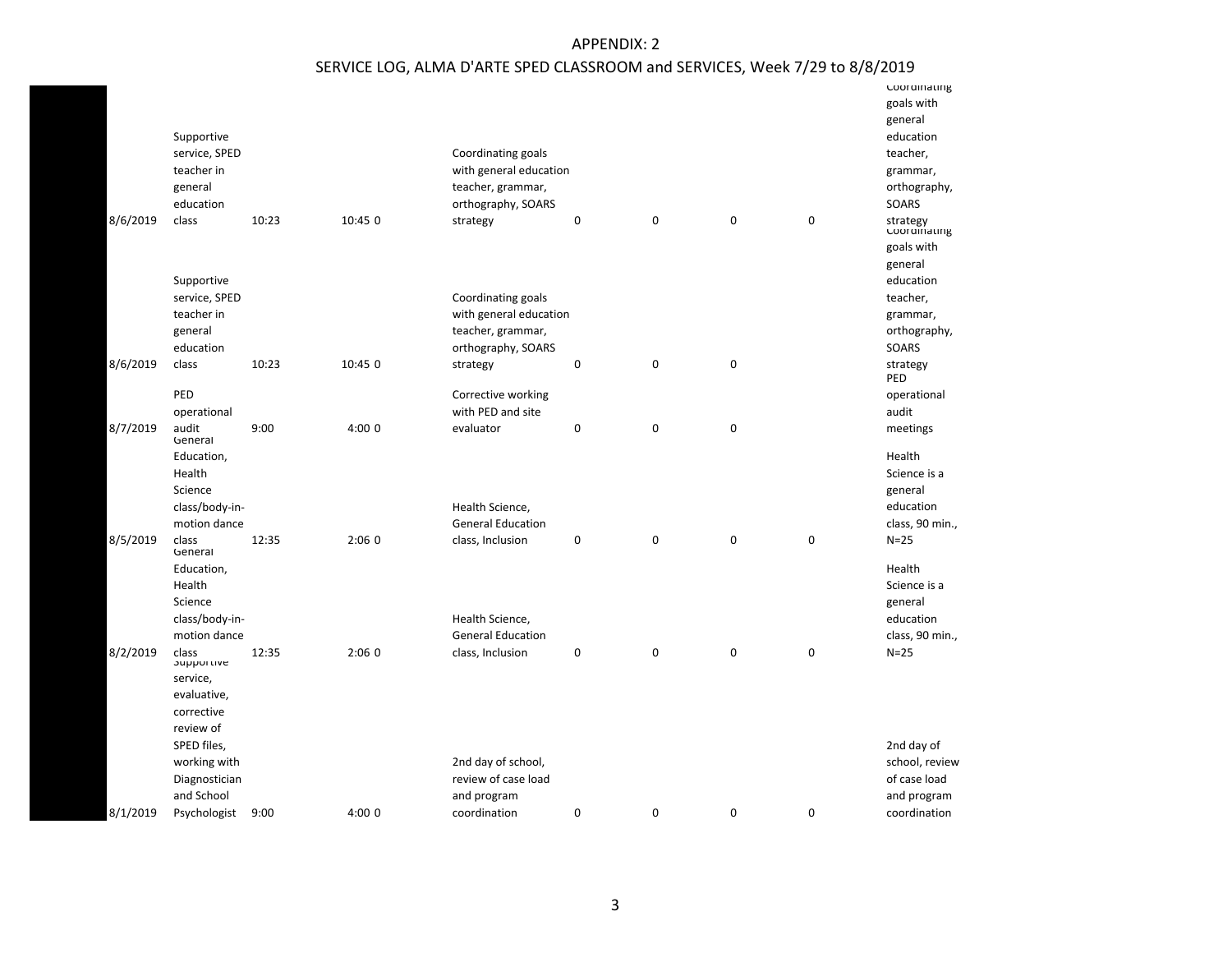|                  | Specialized                                          |         |                  | 2nd day of school,<br>meeting students for     |                  |   |             |                  | Getting to<br>know the<br>students and<br>organizing a<br>period for<br>specialized<br>instruction,  |
|------------------|------------------------------------------------------|---------|------------------|------------------------------------------------|------------------|---|-------------|------------------|------------------------------------------------------------------------------------------------------|
|                  | Service                                              |         |                  | my Mastery of Content                          |                  |   |             |                  | small group                                                                                          |
| 8/1/2019         | classroom                                            | 2:10    | 3:400            | class                                          | $\mathbf 0$      | 0 | $\mathbf 0$ |                  | setting<br>பல்காப்படு                                                                                |
|                  |                                                      |         |                  |                                                |                  |   |             |                  | Santa Few                                                                                            |
|                  |                                                      |         |                  |                                                |                  |   |             |                  | <b>New Mexico</b>                                                                                    |
|                  |                                                      |         |                  |                                                |                  |   |             |                  | to meet the                                                                                          |
|                  |                                                      |         |                  |                                                |                  |   |             |                  | PEC councils                                                                                         |
|                  |                                                      |         |                  |                                                |                  |   |             |                  | and the                                                                                              |
|                  |                                                      |         |                  |                                                |                  |   |             |                  | support staff                                                                                        |
|                  | PED visit                                            |         |                  | Trip to Santa Fe, SPED                         |                  |   |             |                  | for SPED                                                                                             |
|                  | Santa Fe, New                                        |         |                  | Coordinator, Principal<br>and President of the |                  |   |             |                  | compliance<br>and SPED                                                                               |
| 7/26/2019 Mexico |                                                      | 6:00 AM | 6:00 PM 12 hours | <b>Governing Council</b>                       | $\boldsymbol{0}$ | 0 | $\mathbf 0$ | $\mathbf 0$      | education.                                                                                           |
|                  |                                                      |         |                  |                                                |                  |   |             |                  |                                                                                                      |
|                  | Specialized<br>Service<br>classroom,<br>SPED mastery |         |                  |                                                |                  |   |             |                  | Personality<br>Psychology,<br>batter of tests<br>to meet the<br>students and<br>explore<br>ranges of |
|                  | class covering                                       |         |                  |                                                |                  |   |             |                  | behaviors and                                                                                        |
|                  | Personality                                          |         |                  | Personality                                    |                  |   |             |                  | personality                                                                                          |
|                  | battery of                                           |         |                  | assessments for whole                          |                  |   |             |                  | traits, Group                                                                                        |
| 8/1/2019         | tests                                                | 2:10    | 3:40 20          | group, SPED classroom 0                        |                  | 0 | $\pmb{0}$   | $\mathbf 0$      | $N = 7$<br>Small group                                                                               |
|                  | Specialized                                          |         |                  |                                                |                  |   |             |                  | setting,                                                                                             |
|                  | Service                                              |         |                  | Mastery class, teaching                        |                  |   |             |                  | Mastery of                                                                                           |
|                  | classroom,                                           |         |                  | Algebra 2 in Sped                              |                  |   |             |                  | Algebraic                                                                                            |
| 8/8/2019         | Math<br>Specialized                                  | 2:06    | 2:45 20          | classroom                                      | 20               | 0 | $\pmb{0}$   | $\mathbf 0$      | Equations<br>General                                                                                 |
|                  | Service                                              |         |                  |                                                |                  |   |             |                  | Education                                                                                            |
|                  | classroom,                                           |         |                  | Inclusion with SPED                            |                  |   |             |                  | setting, with                                                                                        |
| 8/8/2019         | Math                                                 |         |                  | support service                                | 20               | 0 | $\mathbf 0$ | $\boldsymbol{0}$ | Math teacher                                                                                         |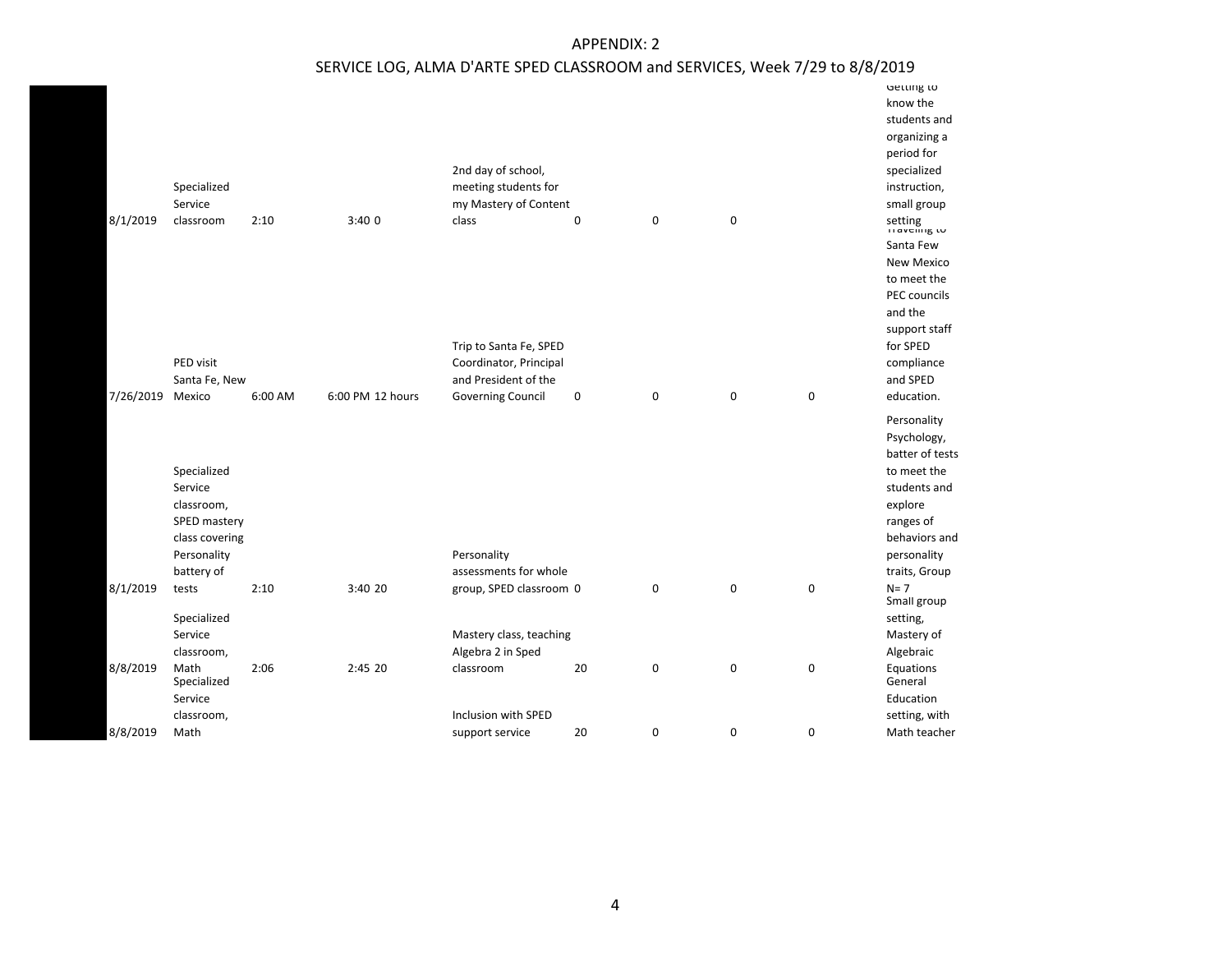|          |                            |       |             |                       |             |             |           |           | General                        |
|----------|----------------------------|-------|-------------|-----------------------|-------------|-------------|-----------|-----------|--------------------------------|
|          | Supportive                 |       |             |                       |             |             |           |           | education                      |
|          | service, SPED              |       |             |                       |             |             |           |           | classroom                      |
|          | teacher in                 |       |             |                       |             |             |           |           | with English                   |
|          | gen. ed.,                  |       |             |                       |             |             |           |           | teacher, Ms.                   |
|          | observing                  |       |             |                       |             |             |           |           | Cady, SPED                     |
|          | English                    |       |             | Inclusion with SPED   |             |             |           |           | N=7 students                   |
| 8/7/2019 | Inclusion                  |       |             | support service       | $\pmb{0}$   | $\mathbf 0$ | $\pmb{0}$ |           | enrolled<br>General            |
|          | Supportive                 |       |             |                       |             |             |           |           | Education                      |
|          | service, SPED              |       |             |                       |             |             |           |           | setting, with                  |
|          | teacher in                 |       |             | Inclusion with SPED   |             |             |           |           | Geometry                       |
| 8/7/2019 | gen. ed. Math              |       |             | support service       | 20          | $\mathbf 0$ | $\pmb{0}$ |           | teacher                        |
|          |                            |       |             |                       |             |             |           |           | Dr. Mora,                      |
|          | Psy Service                |       |             |                       |             |             |           |           | School                         |
| 1/0/1900 | Pull-out                   |       | $\mathbf 0$ |                       | $\mathbf 0$ | $\mathbf 0$ | $\pmb{0}$ | $\pmb{0}$ | Psychologist                   |
|          |                            |       |             |                       |             |             |           |           | Dr. Mora,                      |
|          | Psy Service                |       |             |                       |             |             |           |           | School                         |
| 8/6/2019 | Pull-out<br>General        |       | 30          |                       | $\mathbf 0$ | 0           | $\pmb{0}$ | 30        | Psychologist                   |
|          | Education,                 |       |             |                       |             |             |           |           |                                |
|          | Health                     |       |             |                       |             |             |           |           | Health                         |
|          | Science                    |       |             | Introduction to       |             |             |           |           | Science is a                   |
|          | class/body-in-             |       |             | Methods in Science,   |             |             |           |           | general                        |
|          | motion dance               |       |             | paradigms, motion and |             |             |           |           | education                      |
| 8/2/2019 | class                      | 12:35 | 2:060       | health                | $\mathbf 0$ | 0           | 10        |           | class, 90 min.                 |
|          |                            |       |             |                       |             |             |           |           | Dr. Mora,                      |
|          | Psy Service                |       |             |                       |             |             |           |           | School                         |
| 1/0/1900 | Pull-out                   |       | 0           |                       | $\pmb{0}$   | $\mathbf 0$ | $\pmb{0}$ | $\pmb{0}$ | Psychologist                   |
|          |                            |       |             |                       |             |             |           |           | Dr. Mora,                      |
|          | Psy Service                |       |             |                       |             |             |           |           | School                         |
| 1/0/1900 | Pull-out                   |       | $\mathbf 0$ |                       | $\mathbf 0$ | $\mathbf 0$ | $\pmb{0}$ | $\pmb{0}$ | Psychologist<br>Dr. Mora,      |
|          | Psy Service                |       |             |                       |             |             |           |           | School                         |
| 8/6/2019 | Pull-out                   |       | 30          |                       | $\mathbf 0$ | 0           | $\pmb{0}$ | 30        | Psychologist<br>Dr. Mora,      |
|          | Psy Service                |       |             |                       |             |             |           |           | School                         |
| 8/5/2019 | Pull-out<br>Pull out after |       | 30          |                       | $\pmb{0}$   | 0           | $\pmb{0}$ | 30        | Psychologist<br>Pull-out after |
|          | general                    |       |             |                       |             |             |           |           | main Algebra                   |
|          | education                  |       |             |                       |             |             |           |           | 1 lecture and                  |
| 8/9/2019 | lecture                    | 12:30 | 12:55 25    |                       | 25          | 0           | $\pmb{0}$ |           | notes taken                    |
|          |                            |       |             |                       |             |             |           |           | Pull-out after                 |
|          | Pull-out from              |       |             |                       |             |             |           |           | main lecture                   |
| 8/9/2019 | Algebra 1                  | 12:30 | 12:55 25    |                       | 25          | $\mathbf 0$ | 0         |           | was delivered                  |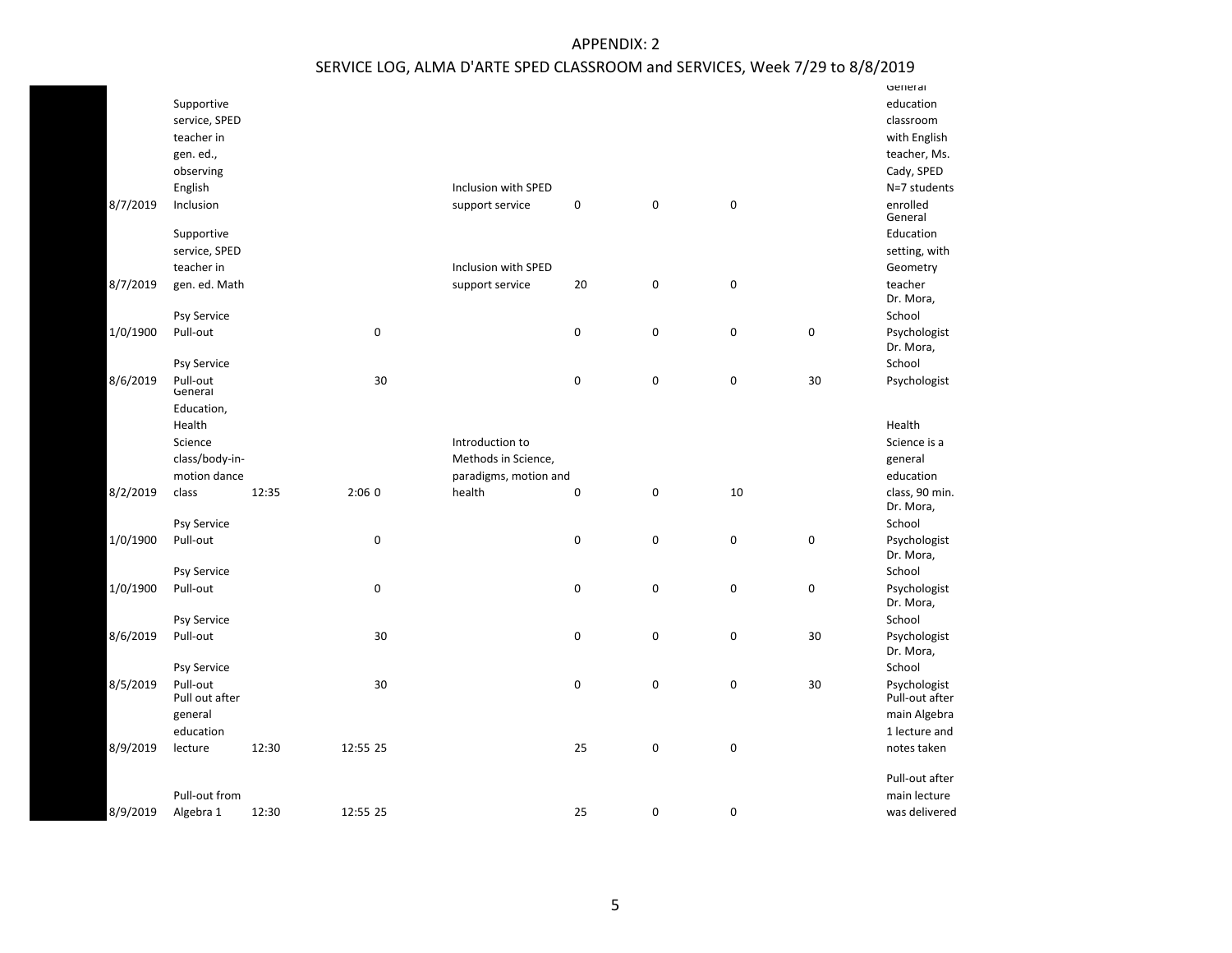|          |                    |    |   |   |             |    | Dr. Mora,                 |
|----------|--------------------|----|---|---|-------------|----|---------------------------|
|          | <b>Psy Service</b> |    |   |   |             |    | School                    |
| 8/6/2019 | Pull-out           | 20 | 0 | 0 | 0           | 20 | Psychologist<br>Dr. Mora, |
|          | <b>Psy Service</b> |    |   |   |             |    | School                    |
| 8/5/2019 | Pull-out           | 30 | 0 | 0 | 0           | 30 | Psychologist              |
|          |                    |    |   |   |             |    | Dr. Mora,                 |
|          | <b>Psy Service</b> |    |   |   |             |    | School                    |
| 8/5/2019 | Pull-out           | 20 | 0 | 0 | $\mathbf 0$ | 20 | Psychologist              |
|          |                    |    |   |   |             |    | Dr. Mora,                 |
|          | <b>Psy Service</b> |    |   |   |             |    | School                    |
| 8/5/2019 | Pull-out           | 30 | 0 | 0 | $\mathbf 0$ | 30 | Psychologist              |
|          |                    |    |   |   |             |    | Dr. Mora,                 |
|          | <b>Psy Service</b> |    |   |   |             |    | School                    |
| 8/5/2019 | Pull-out           | 30 | 0 | 0 | 0           | 30 | Psychologist              |
|          |                    |    |   |   |             |    |                           |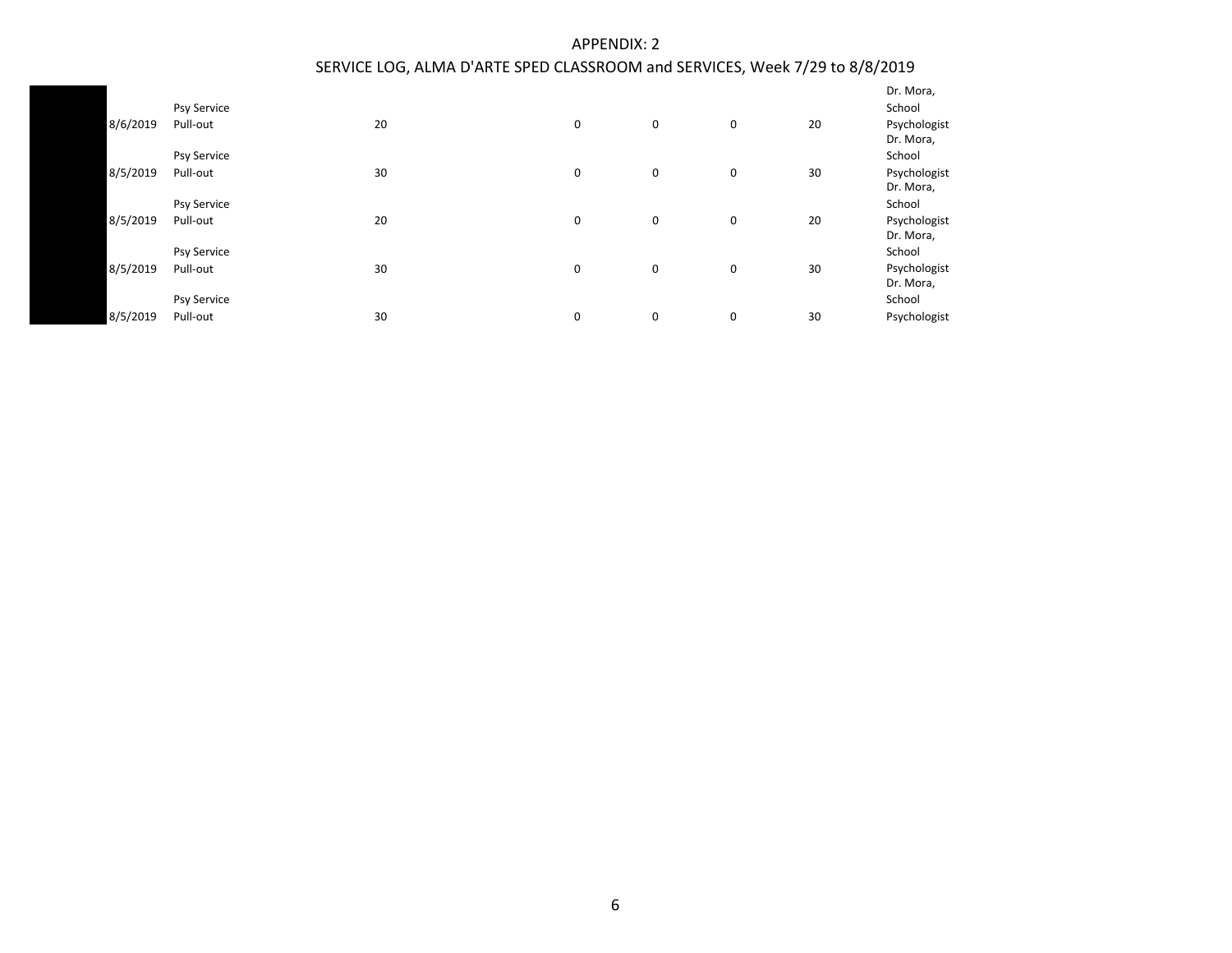| Effective                                                                                                                                                                                                                                                          | $\mathbf{r}$                                                  |
|--------------------------------------------------------------------------------------------------------------------------------------------------------------------------------------------------------------------------------------------------------------------|---------------------------------------------------------------|
| <b>RUBEN</b>                                                                                                                                                                                                                                                       | T                                                             |
| LEVEL THRES-B PRE K-12 ADMINISTRATIVE LICENSE<br>The Fulfillment of the Requirements for<br>School Personnel Licensure<br>Licensure Number: 113241<br>from July 1, 2018 to June<br>Secretary of Education<br>is issued to<br>n.<br>this<br><b>RUIZ</b><br>30, 2023 | In Recognition of<br>NEW<br><b>RETTER</b><br>1912.00<br>AIN W |
|                                                                                                                                                                                                                                                                    |                                                               |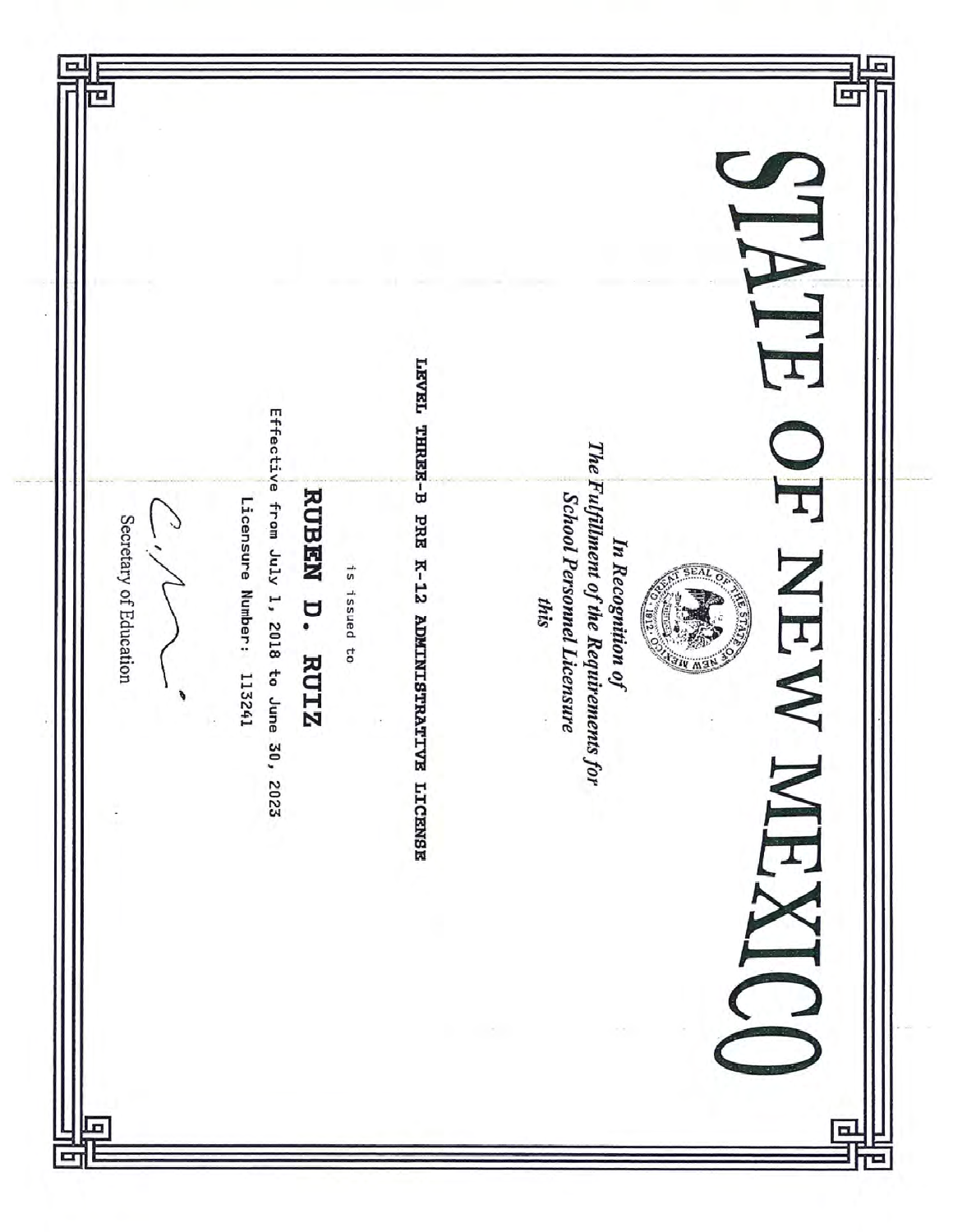|                        |                                                                    |                         |              |                                                        |                                            |                                         | $\geq$                                                                                                                                           |
|------------------------|--------------------------------------------------------------------|-------------------------|--------------|--------------------------------------------------------|--------------------------------------------|-----------------------------------------|--------------------------------------------------------------------------------------------------------------------------------------------------|
| Secretary of Education | Effective from July 1, 2018 to June<br>Licensure Number:<br>113241 | <b>RUBEN</b><br>D. RUIZ | 1s issued to | Modern and Classical Languages and Bilingual Education | With Endorsement in Visual Arts,<br>Social | LEVEL THREE-A INSTRUCTIONAL LEADER 6-12 | The Fulfillment of the Requirements for<br><b>School Personnel Licensure</b><br>In Recognition of<br>Z<br><b>Surveyor</b><br>this<br>1012.<br>EW |
|                        | 30, 2027                                                           |                         |              |                                                        | Studies,<br>TESOL,                         | <b>SECONDARY LICENSE</b>                |                                                                                                                                                  |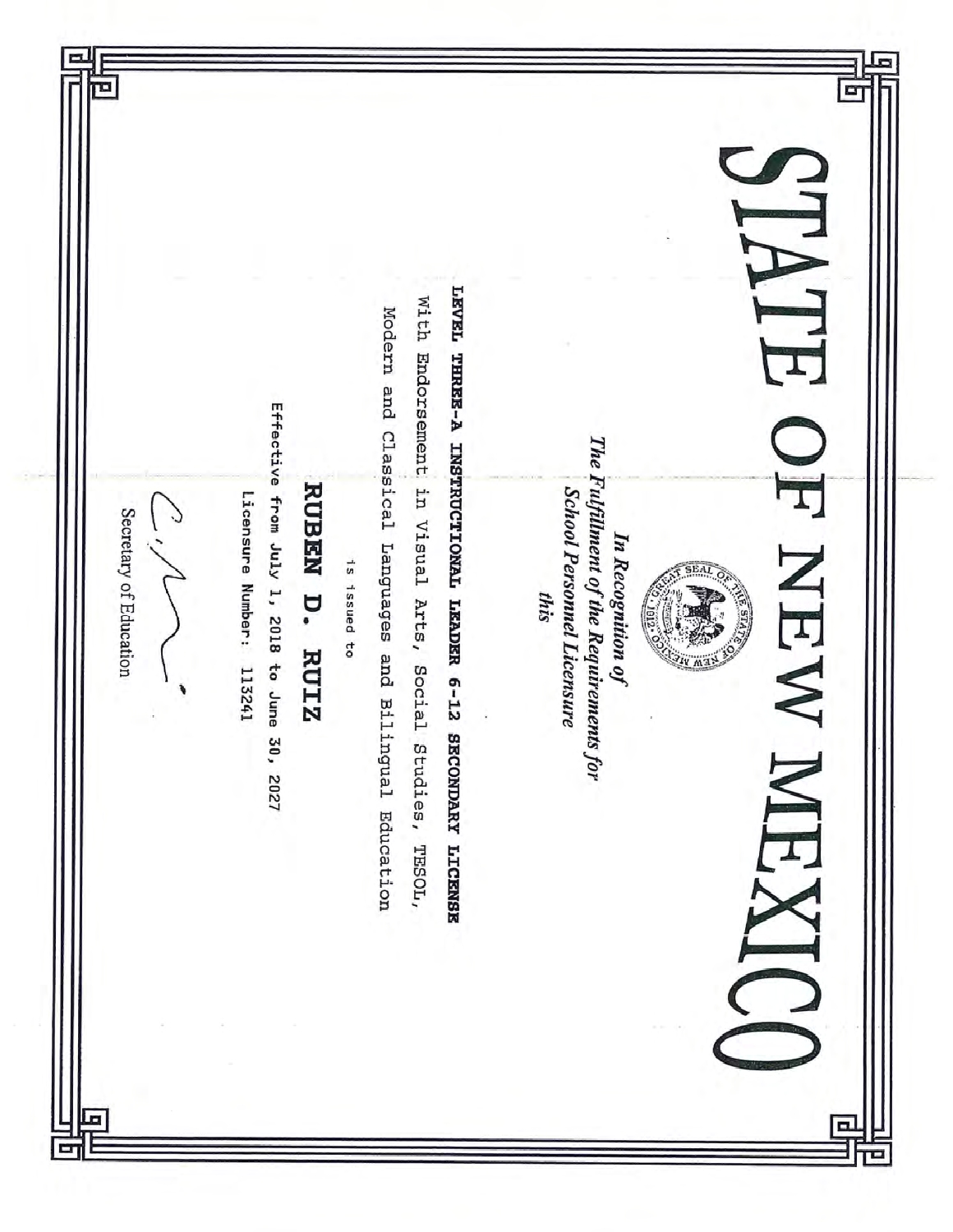Rutea D. Ruiz<br>Class schedule

PowerTeacher

School: Alma d'Arte Charter High School Term: 19-20 Semester 1

# **Current Classes**

| $P1(M-T,R)$ | ELD I A<br>PowerTeacher Pro                | <b>Security</b>     | Alla | M | F | $\mathbb{Z}^2$ | é.       | 氘       |
|-------------|--------------------------------------------|---------------------|------|---|---|----------------|----------|---------|
| P2(M, W, F) | <b>ELD II A</b><br><b>PowerTeacher Pro</b> | $\omega_{\rm{min}}$ | Z.   | 雦 | Ŗ | $\mathbb{R}^N$ | é.       | $1 - 1$ |
| $P3(M-T,R)$ | ELD III A<br>PowerTeacher Pro              |                     | 525  | 鄦 | 聺 | ⇘              | ل<br>آها | .ग़≂ल   |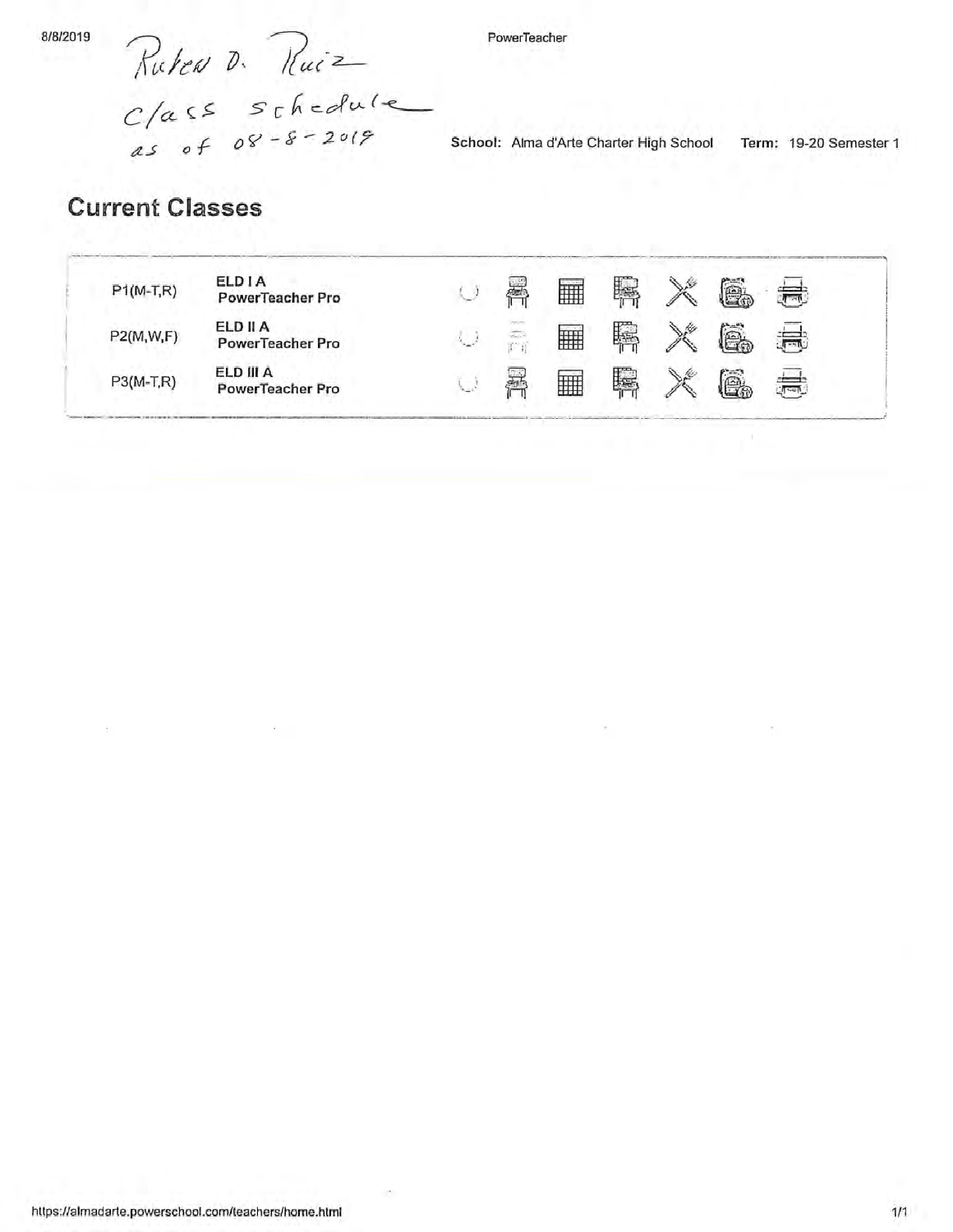Alma D' Arte High School 402 W. Court Las Cruces, NM

 $575 - 541 - 0145$ 

**MISSION STATEMENT** 

" To graduate Artist- Scholars prepared to succeed"

**COURSE DESCRIPTION** 

Our classes this year will focus on the essentials which are Speaking, Reading, writing and understanding. We will make connections in understanding what we read, how we write, and how

we speak about what we have done. We will explore our culture as well as other cultures to better understand our environment, our community and our world. We wil compare, evaluate and interpret oral and written information.

**CONTACT INFORMATION** Ruben D. Ruiz Instructor rruiz@almadarte.org

POLICIES:

Attendance / non - attendance / Tardy: Please make an effort to attend class on a daily basis. Failure to attend will negatively impact your Grades.

Please note that attendance is reported to administration within 5 minutes of the beginning of class.

---------------

Commented [RR1]

Students are reported as TARDY if they are not inside the classroom when class begins.

NOTE: 3 TARDIES will result in as full absence

| Grading:     |     |
|--------------|-----|
| Assignments  | 10% |
| Speaking30%  |     |
| Reading 30%  |     |
| Writing  30% |     |
|              |     |

Note: Grades are awarded using the traditional.100 point scale

 $90 - 100 = A$  $80 - 89$  $=$  B  $70 - 79 = C$  $60 - 69 = D$  $59 - and below = F$ Students who fall below the 75% mark will be required to report to Wednesday afternoon tutoring

MAKE UP WORK: Missed assignments must be turned in within 3 days of excused absence. **Unexcused absences** are not eligible.

**RESOURCES AND MATERIALS:** 

Teacher will provide resources.

Students will provide Pencils / pens and spiral notebook

I have read, discussed and I understand this syllabus.

My parents / guardians can be contacted at:

Phone:  $\overline{\phantom{a}}$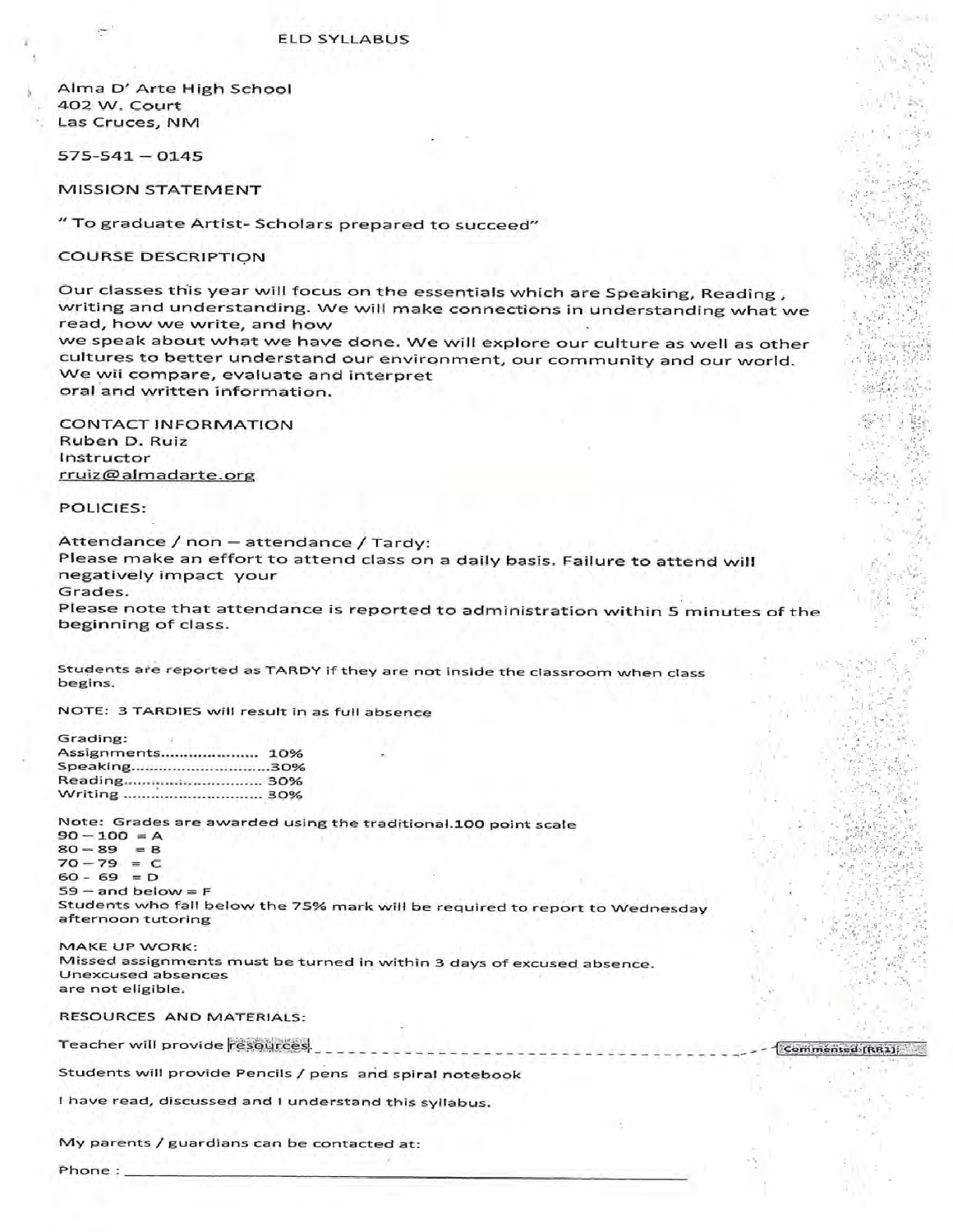

#### 402 W. Court Ave., Las Cruces, NM 88005 · Telephone: 575-541-0145 · Mr. Ruben D. Ruiz, ELD Director **ANNUAL PARENT NOTIFICATION LETTER: STUDENT'S PARTICIPATION IN ENGLISH LEARNER PROGRAM AND/OR LANGUAGE SUPPORT SERVICES**

Date:

Dear Parent,

Because you enrolled your student in school this year and he/she is an English Language learner, we are required to inform you of his/her ACCESS results. Our recommendation is that you become familiar with all of the programs and service options available for your child to assist him/her in English Language proficiency and acquisition.

Based on your student's ACCESS results, your child qualifies for an EL program and/or language support service. English language development instruction is instrumental in increasing a student's English language proficiency and ability to acquire grade-level academic content. We highly recommend that your child participate in and receive the benefits from an EL program and/or language support service.

Your child's English language proficiency assessment scores for this school year and the proficiency level score are as follows:

| <b>DOMAIN</b>              | LEVEL/SCORE |
|----------------------------|-------------|
| Listening                  |             |
| <b>Speaking</b>            |             |
| Reading                    |             |
| Writing                    |             |
| <b>Overall (composite)</b> |             |

Your child's EL program and/or language support service will entail the following types of instruction: Sheltered English instruction, ELD pull-out course and sheltered English instruction in content areas.

The overall goal of the EL program and/or language supportservice is for students to become fully proficient in English and to meet grade-level state academic achievement standards. In New Mexico a student who has an overall score of 5.0 or higher on the annual ACCESS for ELLs© assessment is considered English language proficient.

If your child has an Individualized Education Program (IEP), the EL program and/orlanguage supportservice will assist in meeting the IEP goals in the following ways: [Special Education services to be provided for each student that qualifies for EL will reflect requirements of the IEP].

As mentioned, we highly recommend that your child participate in, and receive the benefits from, this EL program and/or language support service. However, you have the right to decline your child's participation in  $-$  opt your child out of — the EL program or language support services. A copy of the "Notification to opt a Child Out of EL programs or Language Support Service" is enclosed.

Please contact the school at 575-541-0145 or contact your child's teacher if you would like to schedule a parent conference to discuss options for your child or if you wish to opt your child out of the EL program or language support services.

Sincerely, Alma d' Arte Charter High School

By: \_\_\_\_\_\_\_\_\_\_\_\_\_\_\_\_\_\_\_\_\_\_\_\_\_\_\_\_\_\_\_\_\_\_\_

Head Administrator or ELD Coordinator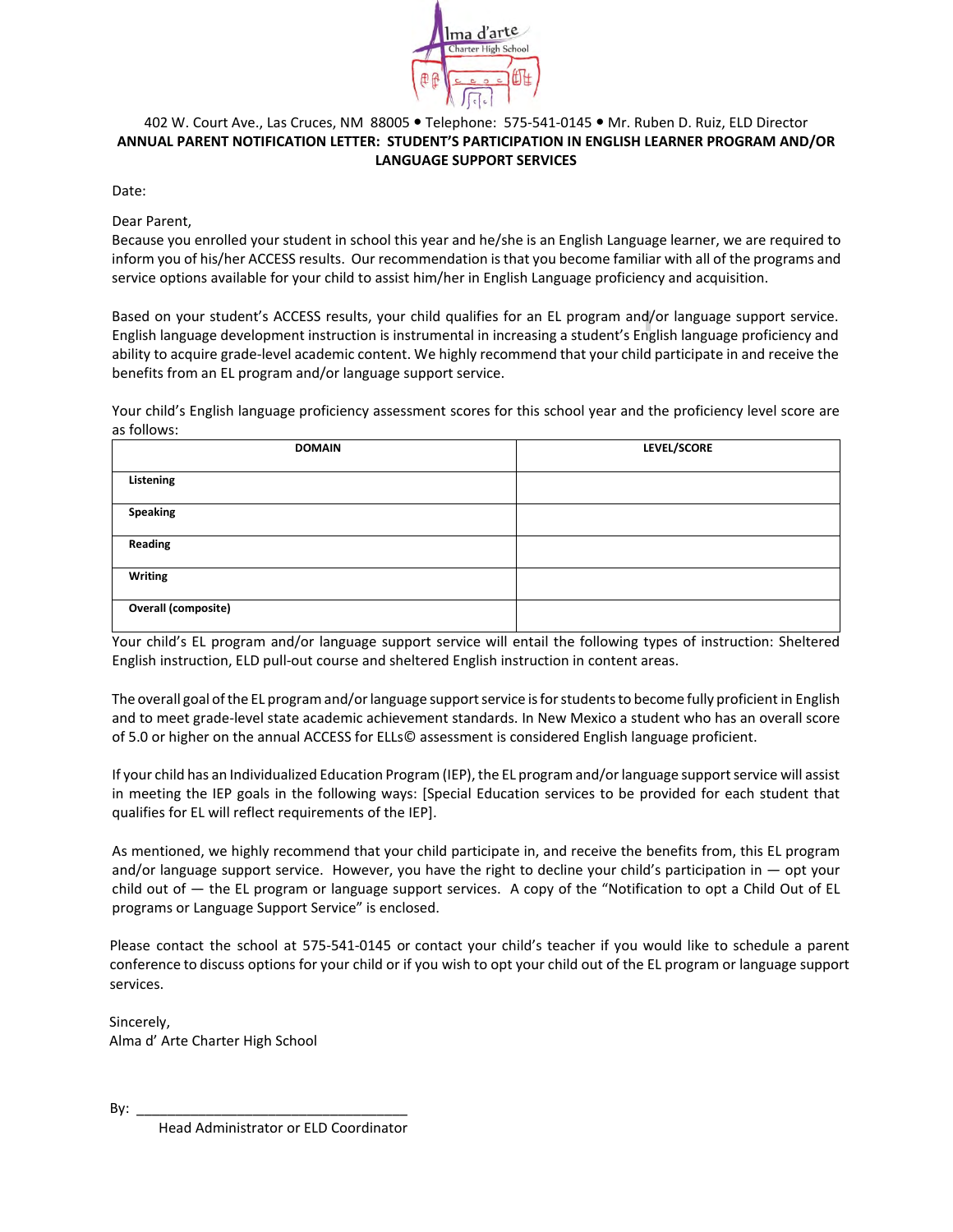

#### 402 W. Court Ave., Las Cruces, NM 88005 . Telephone: 575-541-0145 . Mr. Ruben D. Ruiz, ELD Director **MUESTRA DE LA CARTA DE AVISO A LOS PADRES PARA LA PARTICIPACIÓN DE SU HIJA/HIJO EN UN PROGRAMA EL Y/O SERVICIOS DE APOYO DE IDIOMA**

Fecha:

Estimado Padre,

Cuando matriculó a su hijo en la escuela este año, indicó en ACCESS que require servicios en Ingles. Estamos obligados a informarle acerca de los resultados de la evaluacion, de ACCESS, nuestra recommendacion de un programa, y todas las opciones de programas y servicios disponibles para su hija/hijo. Esta informacion aperece abajo.

Basado en los resultados de la evaluación lingüística/idiomática [insertar el nombre de la evaluación de competencia del inglés utilizada], su hija/hijo califica para un Programa EL y/o servicio de apoyo de idioma. La instrucción en el desarrollo del idioma inglés es fundamental para aumentar la competencia en inglés de un estudiante y su habilidad para adquirir el contenido académico de su nivel escolar. Le recomendamos ampliamente que su hija/hijo participe y reciba los beneficios de un Programa EL y/o servicios de apoyo de idioma.

Los resultados de la evaluación del idioma inglés de su hijo/a para este año escolar y los niveles de competencia son los siguientes:

| Area              | Nivel/Calificación |
|-------------------|--------------------|
| Escuchar          |                    |
| Hablar            |                    |
| Lectura           |                    |
| Escritura         |                    |
| Total (compuesto) |                    |

El Programa EL y/o servicios de apoyo de idioma para su hija/hijo incluirá los siguientes tipos de instrucción: Sheltered English (refugio ingles), ELD, pull-out course y/o instruccion en Sheltered English (refugio ingles) en area de contenido.

La meta general del Programa EL y/o servicios de apoyo de idioma es que el estudiante llegue a ser completamente competente en inglés y que domine los estándares de aptitud académica estatales de su nivel escolar tan pronto sea posible. En Nuevo México un estudiante que obtiene un total (compuesto) de 5.0 o más alto en la prueba anual ACCESS for ELLs© se considera competente en inglés.

Si su hija/hijo tiene un plan de educación individualizada (*IEP* por sus siglas en inglés), el Programa EL y/o servicios de apoyo de idioma ayudará en obtener las metas del IEP de la siguiente manera: [Los servicios de educacion especial que se proporcionarian para cada estudiante que califique para EL reflejaran los requisites del.].

Como se mencionó anteriormente, recomendamos altamente que su hija/hijo participe y reciba los beneficios de este programa y/o servicios de apoyo de idioma. Sin embargo, usted tiene el derecho de rehusar la participación de – optar por retirar a –su hija/hijo en el Programa EL o servicios de apoyo de idioma. Favor de ponerse en contacto con la escuela en [Indique aquí el número telefónico de la escuela] o ponerse en contacto con la maestra/el maestro de su hija/hijo si desea hacer una cita para una conferencia de padre y maestro para hablar sobre las opciones para su hija/hijo o si desea optar a su hijo/hija del programa EL o servicios de apoyo de idioma.

Atentamente, Alma d' Arte Charter High School

By: \_\_\_\_\_\_\_\_\_\_\_\_\_\_\_\_\_\_\_\_\_\_\_\_\_\_\_\_\_\_\_\_\_\_\_

Head Administrator or ELD Coordinator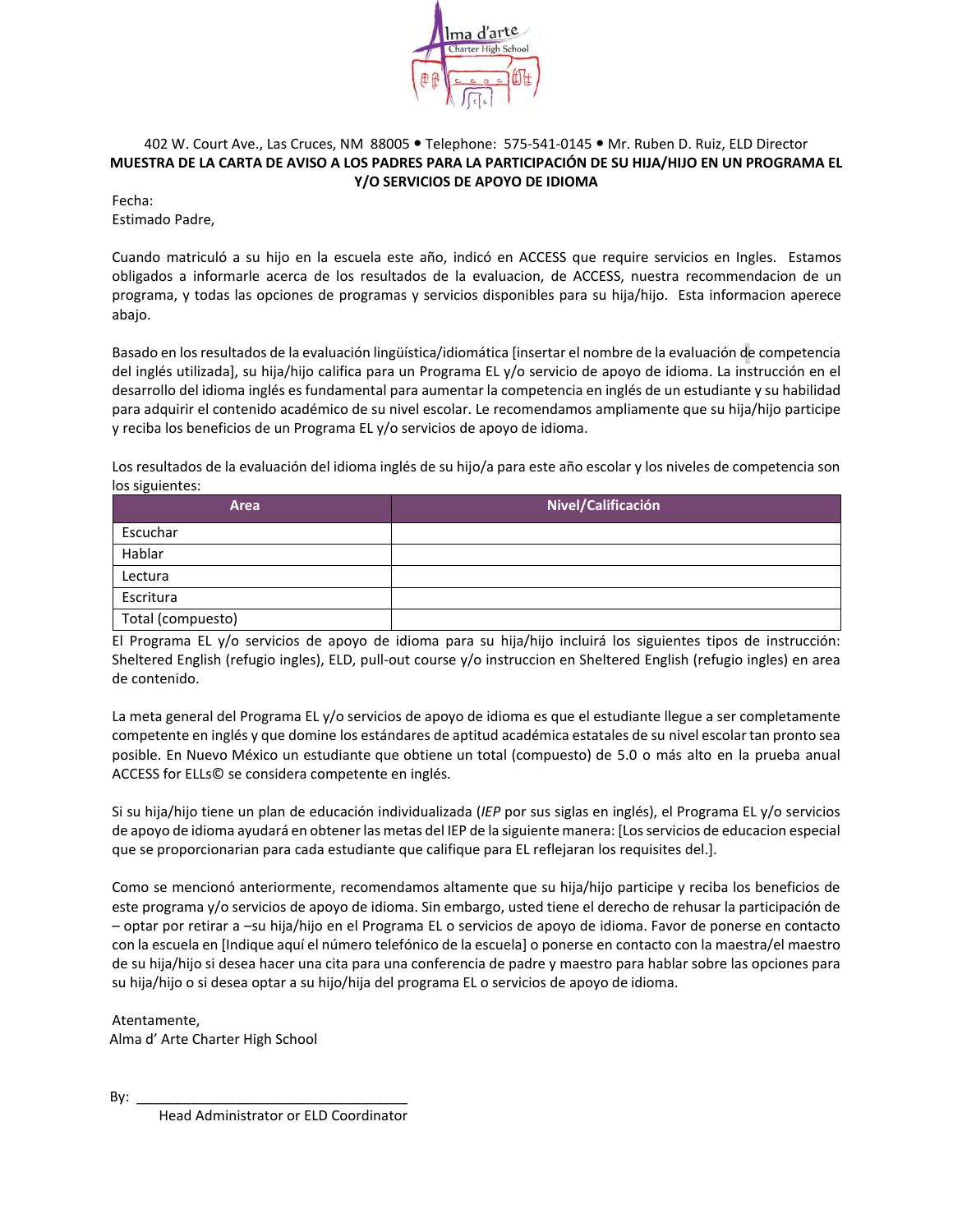Notification to Opt a Child Out of El. Programs or Language Support Services

#### Dear Parent,

We understand that you would like to decline the English learner (EL) program or language support service proposed for your child [insert child's name]. EL programs and services are specifically designed to help your child attain English language proficiency as well as meet grade-level state academic achievement standards. However, as stated in our conversation, you have the legal right to opt your child out of the program or service.

If you still wish to opt your child out of the EL program or language support service, please initial next to each item on the checklist below. Doing so will indicate that you fully understand and agree with each statement. After you have initialed next to each of the statements, please sign, date, and return the form to your child's school. We will keep this document on file stating that you have declined or do not want these indicated programs or services for

I have been informed of my child's English language proficiency assessment score and of other information about my child's current academic progress, and I understand why he/she was recommended for English language development instruction.

The school staff has explained to me the EL programs and language support services the  $\,$ school has available for my child.

I have had the opportunity to discuss the available EL programs and language support services with the school.

I understand that the school believes its recommendation is the most academically beneficial for my child.

I understand that my child will still be designated an *English leamer* and have his or her English language proficiency assessed once per year until he/she no longer meets the

All of this information has been presented to me in a language, [insert language], I fully understand.

. I have had the opportunity to ask questions, and my questions have been answered to my satisfaction.

I, [insert name], with a full understanding of the above information, wish to

 $\Box$  decline all of the EL programs and language support services offered to my child.

 $\Box$  decline some of the EL programs and/or language support services offered to my child. I wish

Parent's Signature

Child's Name

Date

NMPED Language Usage Survey Guidance Handbook 2016. Revised Sections in Gray, March 2018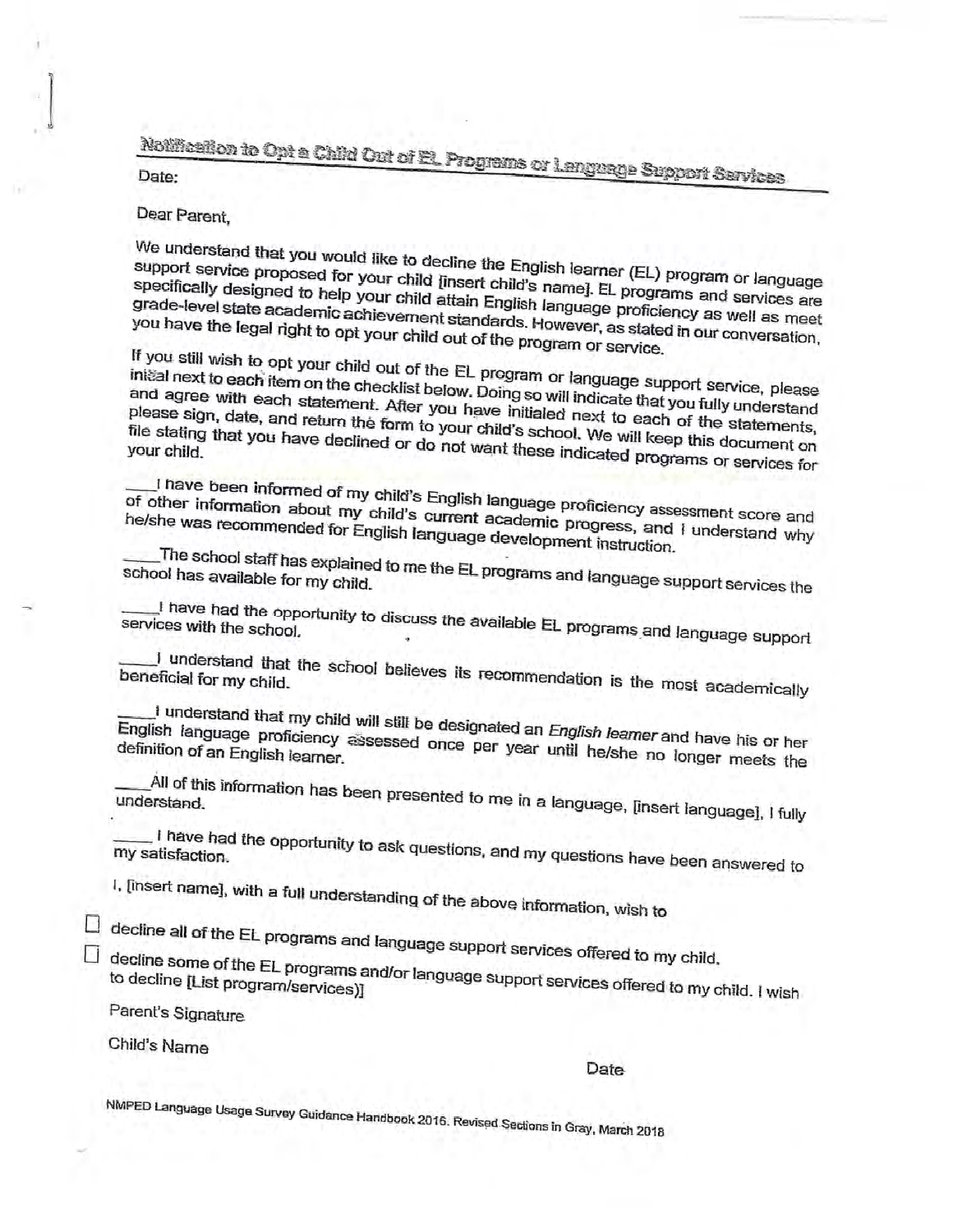Notificacion a Optar un Hijo / Hija de Nuevo en los Servicios o Programa de

Aprendizaje de Inglés

Fecha:

Estimado Padre.

 $En^-$ Fecha de Noticia para optar de retirar ) usted nos comunicó su deseo de rechazar el aprendizaje de Ingles (EL) o programa particular (EL) servicios propuestos para su hijo/ hija\_

Entendemos que usted ha revisado su decisión anterior y ahora le gustaria aceptar el programa o (EL) particular servicios propuestos para su hijo / hija. Los servicios estan deseñados especificamente para a ayudar a su hijo / hija a obtener conocimentos del idioma Ingles asi como para adquirir contenidos academicos del grado. Creemos que estos servicios seran de gran benificio para su hijo /hija.

Por favor indique abajo cual (EL) progama O servicios en que usted quisiera que su hijo /i:ija participará. Nosotros mantendrèmos este formulario en archivo indicando que usted ha revisado su decision previa y quiere los servicios (EL) para su hijo/hija.

(nombre de padre) deseo Yo

\_ optar a mi hijo / hija de nuevo en todos los programas y servicios de (EL ) .

optar mi hijo / hija de nuevo en algunos programas (EL) y servicios ofrecidos

A mi hijo / hija.

Deseo aceptar los siguientes programas y servicios

Firma de Padre

Fecha